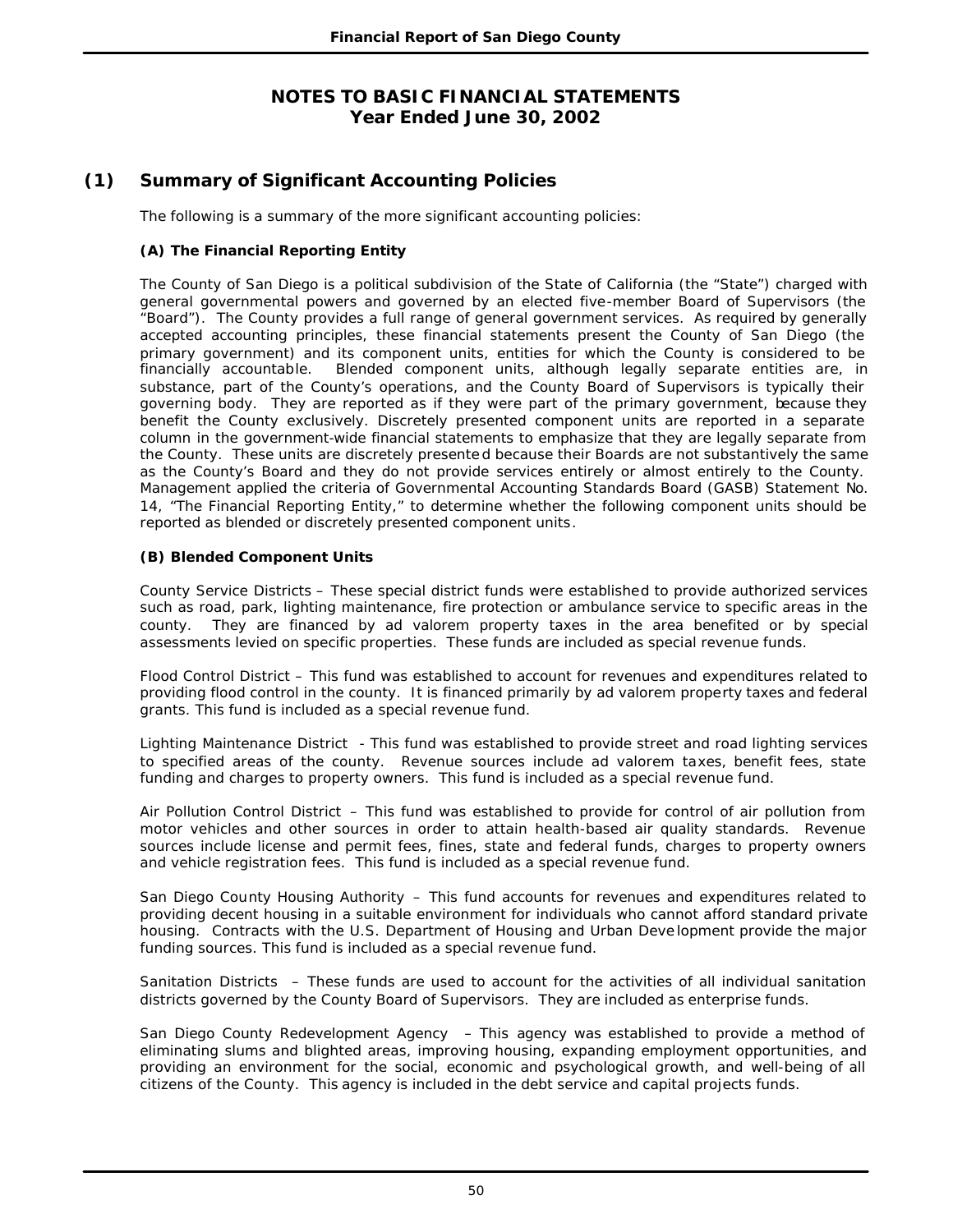San Diego County Capital Asset Leasing Corporation (SANCAL) – This corporation was established to finance the acquisition of county buildings and equipment. It is a nonprofit corporation governed by a five-member Board of Directors, which is appointed by the County Board of Supervisors. This corporation is included in the special revenue, debt service and capital projects funds.

San Diego County Employees' Retirement Association (SDCERA) – This fund is a legally separate entity reported as if it were part of the primary government, because it exclusively benefits the County by providing pensions for retired County employees. This fund is included in the fiduciary funds.

County of San Diego In-Home Supportive Services Public Authority (IHSS) – This fund was established to serve as the employer of record for the IHSS program which provides in-home assistance to lowincome aged, blind, and disabled individuals enabling them to remain safely in their own homes and avoid institutionalization. The IHSS program is state mandated. This fund is included in the special revenue funds.

The San Diego County Tobacco Asset Securitization Corporation ("Corporation")– This is a separate legal nonprofit public benefit corporation created under the California Nonprofit Public Benefit Corporation Law. It was established to purchase Tobacco Settlement Payments allocated to the County from the State of California, pursuant to the Master Settlement Agreement concluded on November 23, 1998 between the major tobacco companies and 46 states (including California), the District of Columbia and four U.S. Territories (see Note 5I for additional information regarding the sale by the County to the Corporation of all right, title and interest of the County to such monies). The Corporation is governed by the Board of Directors consisting of three members, two of which are employees of the County of San Diego and one independent director who is not an employee of the County.

Separate financial statements for the individual component units described above may be obtained by Contacting the County Chief Financial Officer/Auditor and Controller's Office, County of San Diego, located at 1600 Pacific Highway, Room 166, San Diego, California 92101.

### **(C) Discretely Presented Component Units**

The Tobacco Securitization Joint Powers Authority of Southern California (TSJPA)– This is a separate legal public entity created by a Joint Exercise of Powers Agreement by and between the County of San Diego and the County of Sacramento pursuant to the Government Code of the State of California. The authority's purpose is to finance a loan via the sale of bonds to the San Diego County Tobacco Asset Securitization Corporation which in turn uses the loan proceeds to purchase the County's future tobacco settlement revenues under the Purchase and Sale Agreement. The Authority is administered by the Board of Directors consisting of three members, two members which are appointed by the County of San Diego Board of Supervisors and the third member is appointed by the Sacramento County Board of Supervisors. The TSJPA provides services to the bondholders.

San Diego County Children and Families Commission (SDCCFC) – This fund was established by the County as a separate legal entity to administer the County's share of tobacco taxes levied by the State pursuant to Proposition 10. Its purpose is to develop, adopt, promote and implement early childhood development programs in the County. In the previous fiscal year (2000-2001), the Commission was reported as a blended component unit and was included as a special revenue fund. However, for the year ended June 30, 2002, the County reevaluated the presentation basis of the Commission and determined that it meets the criteria for a discretely presented component unit in accordance with GASB Statement No. 14. The following criterion was met by the Commission: a) it is a separate legal entity, b) the County appoints a voting majority of the Commission's board, c) the County is able to impose its will on the Commission, due to its ability to change the appointees, d) the two boards (county and commission) are not substantively the same and e) The Commission does not provide services entirely or almost entirely to the County but to the citizens instead.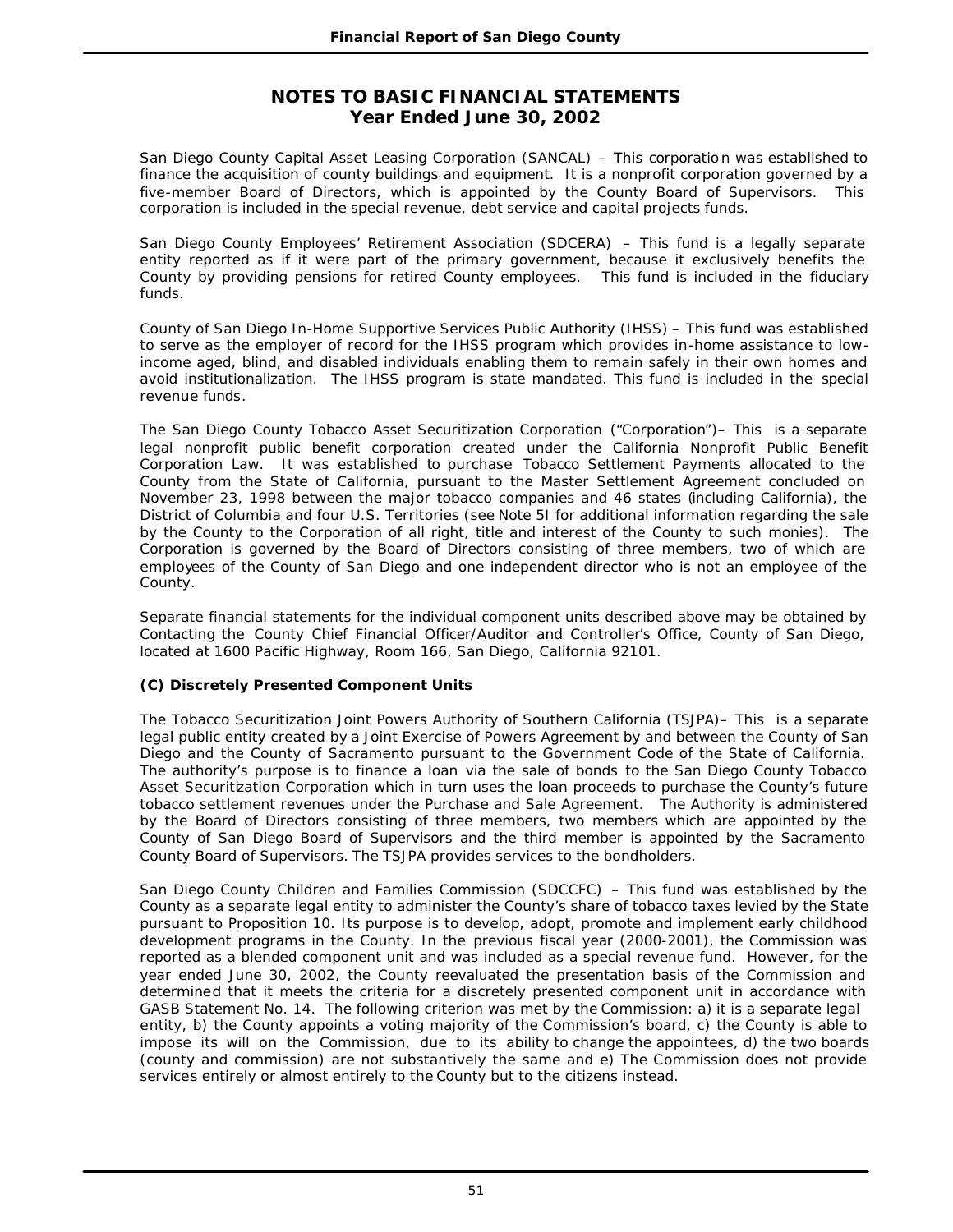Separate financial statements for the Discretely presented Component units listed above can be obtained by contacting the Chief Financial Officer/Auditor and Controller's Office, County of San Diego, located at 1600 Pacific Highway, Room 166, San Diego, California 92101.

### **(D) Government-Wide and Fund Financial Statements**

In June 1999, GASB issued Statement No. 34, *Basic Financial Statements and Management's Discussion and Analysis for State and Local Governments* (GASB Statement No. 34). It requires major changes in governmental financial reporting, including changes in the basic financial statements. GASB Statement No. 34 requires the presentation of government-wide financial statements and fund financial statements.

Under the new reporting model, GASB Statement No. 34 mandates the presentation of two basic government-wide financial statements: Statement of Net Assets and Statement of Activities. These statements report information on all of the non-fiduciary activities of the primary government and its component units. Whenever possible, the effect of interfund activity has been removed from these statements. The County adopted the provisions of GASB Statement No. 34 as of July 1, 2001. The impact of this implementation is further described in Note 5H.

Governmental activities, which normally are supported by taxes and intergovernmental revenues, are reported separately from business-type activities, which rely, to a significant extent, on fees and charges for support. Likewise, the primary government is reported separately from certain legally separate component units for which the primary government is financially accountable.

The statement of activities demonstrates the degree to which the direct expenses of a given function or segment are offset by program revenues. Direct expenses are those that are clearly identifiable with a specific function or segment. Program revenues include (1) charges to customers or applicants who purchase, use, or directly benefit from goods, services, or privileges provided by a given function or segment and (2) grants and contributions that are restricted to meeting the operational or capital requirements of a particular function or segment. Taxes and other items not properly included among program revenues are reported instead as general revenues.

Separate fund financial statements are provided for governmental funds, proprietary funds and fiduciary funds, even though the latter are excluded from the government-wide financial statements. The focus of governmental and proprietary fund financial statements is on major funds. The financial information of each major fund is shown in a separate column in the fund financial statements, with the data for all nonmajor governmental funds and nonmajor proprietary funds aggregated into two single columns.

The County reports the following major governmental funds:

The General Fund is the County's primary operating fund. It accounts for all financial resources of the County except those required to be accounted for in another fund. Revenues are primarily derived from taxes; licenses, permits and franchises; fines, forfeitures and penalties; use of money and property; intergovernmental revenues; charges for services; and other revenues. Expenditures are primarily expended for functions of general government, public protection, public ways and facilities, health and sanitation, public assistance, capital outlay, and debt service.

The Tobacco Securitization Special Revenue Fund accounts for Tobacco Settlement payments allocated to the County from the State of California, pursuant to the Master Settleme nt Agreement concluded on November 23, 1998 between the major tobacco companies and 46 states (including California), the District of Columbia and four U.S. Territories. (See Note 5I for additional information regarding the sale by the County to the Corporation of all right, title and interest of the County to such monies)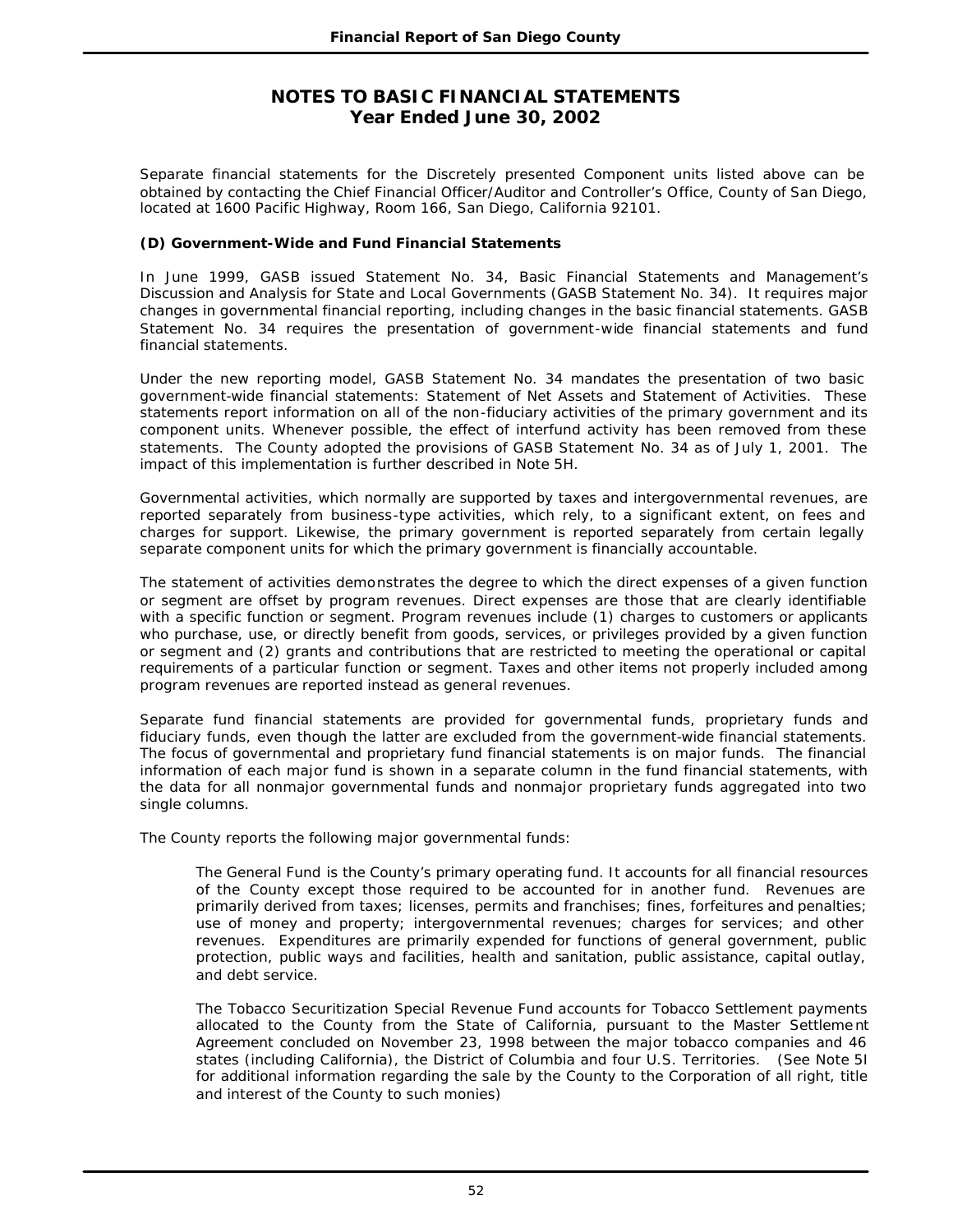The Tobacco Securitization Debt Service Fund accounts for the accumulation of resources for the payment of principal and interest on the long term debt owed by the Corporation to TSJPA.

The County reports the following major proprietary (enterprise) funds:

The Airport Fund is used to account for the maintenance, operations and development of County airports. A major objective of the airport program is to purchase and develop airport property in order to create tax revenues and create jobs in the private sector.

The Liquid Waste Fund accounts for operational services and support provided to sanitation districts governed by the County Board of Supervisors.

The Transit Fund accounts for the operations, maintenance and development of a rural transit system and transit related projects.

The Sanitation District Funds are used to account for the activities of all individual sanitation districts governed by the County Board of Supervisors.

Additionally, the County reports the following fund types:

Internal Service Funds account for the financing of goods or services provided by one County department to other County departments on a cost reimbursement basis.

The Pension Trust Fund is under the control of the Board of Retirement. The fund accumulates employer and employee contributions and earnings from the fund's investments. Disbursements are made from the fund for retirements, disability and death benefits and refunds. This fund includes all assets of the retirement system.

The Investment Trust Fund accounts for the external portion of the County Treasurer's investment pool. This fund consists of school districts, special districts and funds held for other governments.

The Agency Funds maintain assets held in an agent capacity for other governments, organizations and individuals. These assets do not support the County's programs or services. Any portion of agency fund assets held at fiscal year end for other County funds, are reported in those funds rather than in the agency funds.

### **(E) Measurement focus, basis of accounting, and financial statement presentation**

The government-wide financial statements are reported using the flow of economic resources measurement focus and the accrual basis of accounting, as are the proprietary fund and fiduciary fund financial statements. Revenues are recorded when earned and expenses are recorded when a liability is incurred, regardless of the timing of related cash flows. Property taxes are recognized as revenues in the year for which they are levied. Grants and similar items are recognized as revenue as soon as all eligibility requirements have been met. For purposes of not overstating the true costs and program revenues reported for the various functions, interfund activities have been eliminated from the government-wide Statement of Activities.

All proprietary funds, the pension trust fund and the investment trust fund are accounted for on a flow of economic resources measurement focus. With this measurement focus, all assets and all liabilities associated with the operation of these funds are included on the balance sheet. Fund equity for the proprietary funds (i.e., total net assets) is segregated into restricted and unrestricted. Proprietary fund type operating statements present increases (e.g., revenues) and decreases (e.g., expenses) in total net assets. Financial Accounting Standards Board Statements issued after November 30, 1989, are not applied in reporting proprietary fund operations.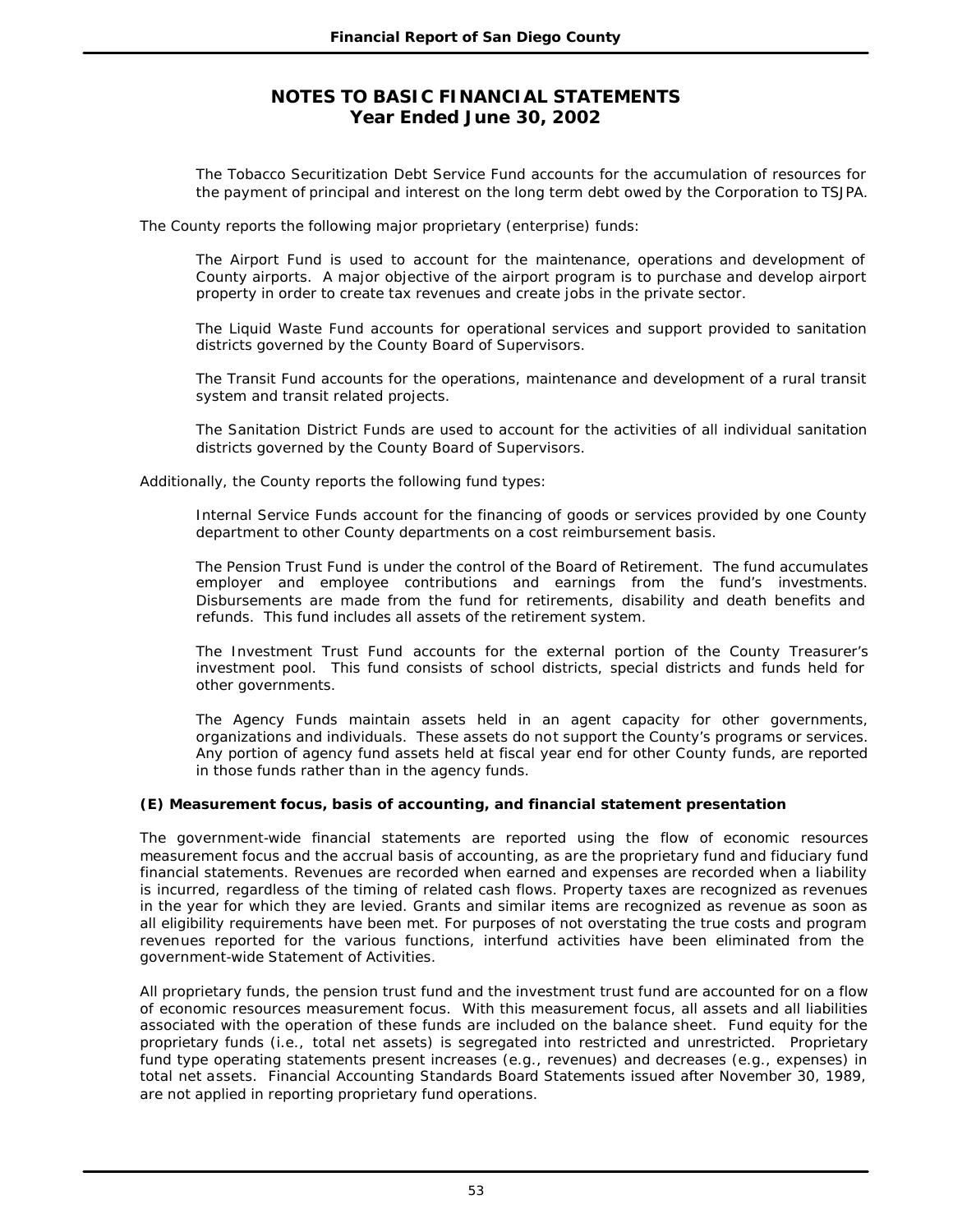For proprietary funds, operating activities generally relate to transactions and events reported as components of operating income in the statement of revenues, expenses, and changes in fund net assets. Operating revenues would include charges for providing goods and services; operating expenditures would include salaries and benefits, utilities, payments to vendors and suppliers. In addition, nonoperating activities are used for any revenues or expenditures that cannot be properly classified as components of operating income. Examples of nonoperating activities would include interest revenue, gain/loss on disposal of assets and capital expenditures.

Governmental fund types are accounted for using the current financial resources measurement focus and the modified accrual basis of accounting. Revenues are recognized when susceptible to accrual (i.e., both measurable and available). Available means collectible within the current period or soon enough thereafter to be used to pay liabilities of the current period. The County considers this to be one year for all items except property taxes, for which the County considers the period of availability to be sixty days. In applying the susceptible to accrual concept to intergovernmental revenues, the legal and contractual requirements of the individual programs are used as guidance. Revenues that are accrued include property taxes, sales tax, interest, and state and federal grants and subventions. Expenditures are generally recognized when the related fund liability is incurred. Exceptions to this general rule include: (1) principal and interest on long-term debt which is recognized when due; (2) prepaid expenses which are reported as current period expenditures, rather than allocated; and (3) accumulated unpaid vacation, sick leave, and other employee benefits which are reported in the period due and payable rather than in the period earned by employees.

Proprietary fund types, the pension trust fund, the investment trust fund and agency funds are accounted for on the accrual basis of accounting. Their revenues are recognized in the period earned and expenses are recognized in the period incurred. There are no unbilled utility service receivables for the proprietary Fund types.

## **(F) Property Taxes**

Taxes are levied for each fiscal year on taxable real and personal property, which is situated in the County as of the preceding January 1 lien date. However, upon a change in ownership of property or completion of new construction, State law requires an accelerated recognition and taxation of changes in real property assessed valuation. For assessment and collection purposes, property is classified either as "secured" or "unsecured" and is listed accordingly on separate parts of the assessment roll. The "secured roll" is that part of the assessment roll containing locally assessed and State assessed property secured by a lien, which is sufficient, in the opinion of the assessor, to secure payment of the taxes. Other property is assessed on the "unsecured roll."

Property taxes on the secured roll are payable in two installments, due November 1 and February 1. If unpaid, such taxes become delinquent after 5:00 p.m. on December 10 and April 10, respectively, and a ten percent penalty attaches. Property on the secured roll with unpaid delinquent taxes is declared tax-defaulted after 5:00 p.m. on June 30<sup>th</sup>. Such property may thereafter be redeemed by payment of the delinquent taxes, the ten percent delinquency penalty, a ten dollar cost, a fifteen dollar per parcel redemption fee (from which the State receives five dollars), and redemption penalty of one and one-half percent per month starting July 1 and continuing until the end of redemption collectively, the "Redemption Amount"). If taxes remain unpaid after five years on the default roll, the property becomes subject to tax sale by the County Treasurer-Tax Collector.

Property taxes on the unsecured roll are due as of the January 1 lien date and become delinquent, if unpaid, on August 31. A ten percent penalty attaches to delinquent taxes on property on the unsecured roll and an additional penalty of one and one-half percent per month begins to accrue on November 1.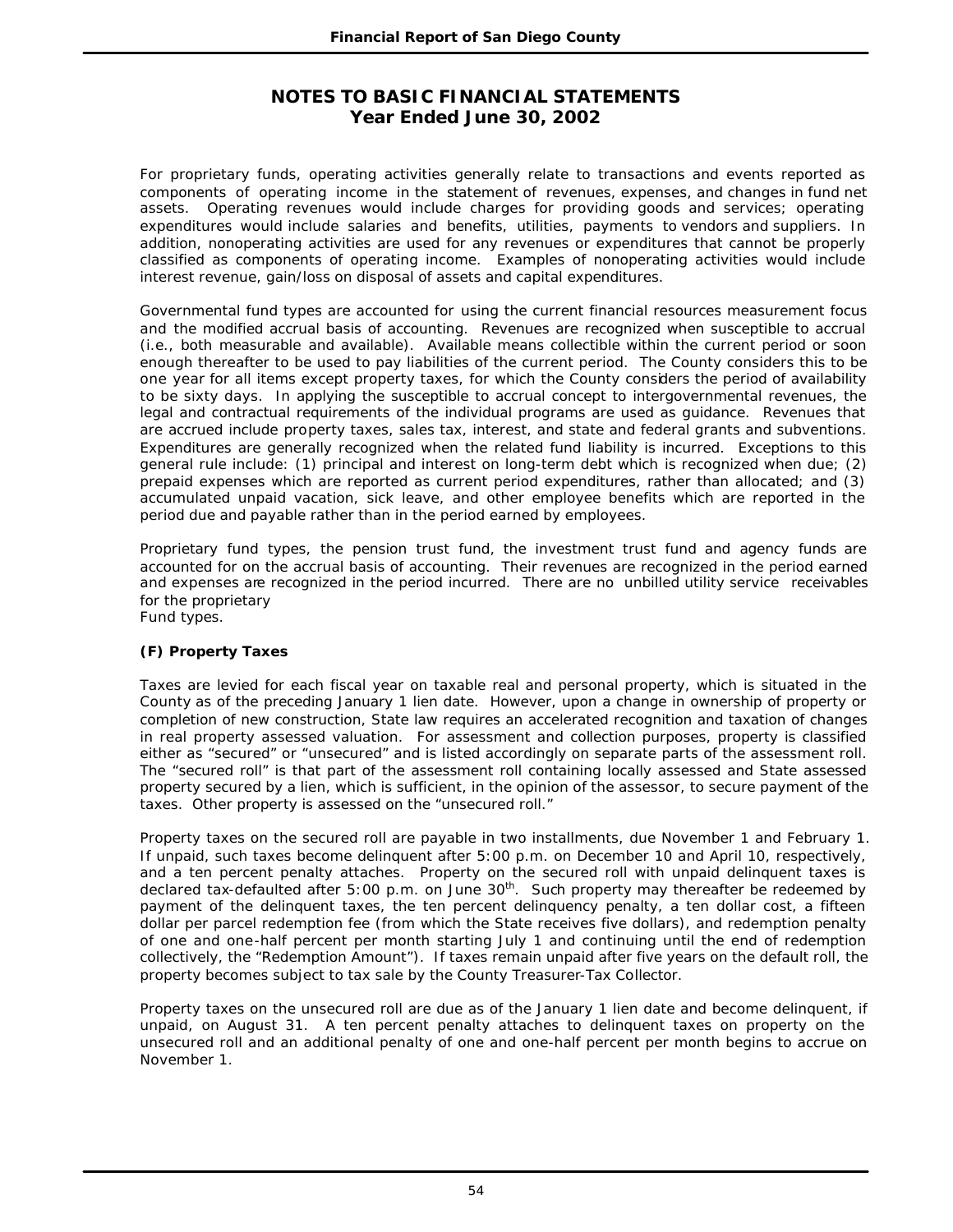### **(G) Assets, liabilities, and net assets or equity**

#### **Cash and Investments**

Investments in County funds are stated at fair value. Securities that are traded on a national or international exchange are valued at the last reported sales price at current exchange rates. Short-

term investments in the Pension Trust Fund are reported at cost, which approximates fair value. The fair value of Pension Trust Fund real estate investments is based on independent appraisals. Investments of the Pension Trust Fund that do not have an established market are reported at estimated fair value.

For purposes of reporting cash flows, all amounts reported as "Equity in Pooled Cash and Investments," "Collections in Transit," and "Imprest Cash" are considered cash equivalents. Pooled cash and investment carrying amounts represent monies deposited in the County Treasurer's cash management pool and are similar in nature to demand deposits (i.e., funds may be deposited and withdrawn at any time without prior notice or penalty). Allocations of assets and liabilities to individual funds related to reverse repurchase agreements are not considered cash equivalents for purposes of cash flow reporting. For "Cash with Fiscal Agent" information see Note 4A.

#### **Inventories**

Inventories, which consist of expendable supplies, are stated at average cost. They are accounted for as expenditures at the time of purchase and reported in the balance sheet of the General Fund and the Special Revenue Funds as an asset with an offsetting reserve. Inventory held by the Road Fund, a special revenue fund, and the proprietary fund types is carried at average cost and is expended when consumed.

### **Capital Assets**

Capital assets are recorded as expenditures in the fund financial statements for the governmental fund types at time of purchase. These assets are capitalized at cost in the Statement of Net Assets. In the case of acquisitions through gifts or contributions, such assets are recorded at fair market value at the time received. Capitalization thresholds are as follows:

| Structures and Improvements         | \$50 |
|-------------------------------------|------|
| Infrastructure (permanent road      |      |
| divisions, county service areas,    | 25   |
| sanitation and special districts)   |      |
| Infrastructure (all others)         | 50   |
| Equipment (governmental activities) | 5    |

Depreciation is charged over the capital assets' estimated useful lives using the straight-line method for proprietary and governmental fund types. Where applicable, the hours/miles-of-service method is used for proprietary fund type equipment. Governmental fund type depreciation is only shown in the Statement of Activities. Proprietary fund type depreciation is shown both in the fund statements, and the Statement of Activities. The estimated useful lives are as follows:

| Structures and Improvements        | 50 years    |
|------------------------------------|-------------|
| Infrastructure                     | 10-50 years |
| Equipment (governmental fund type) | 5-20 years  |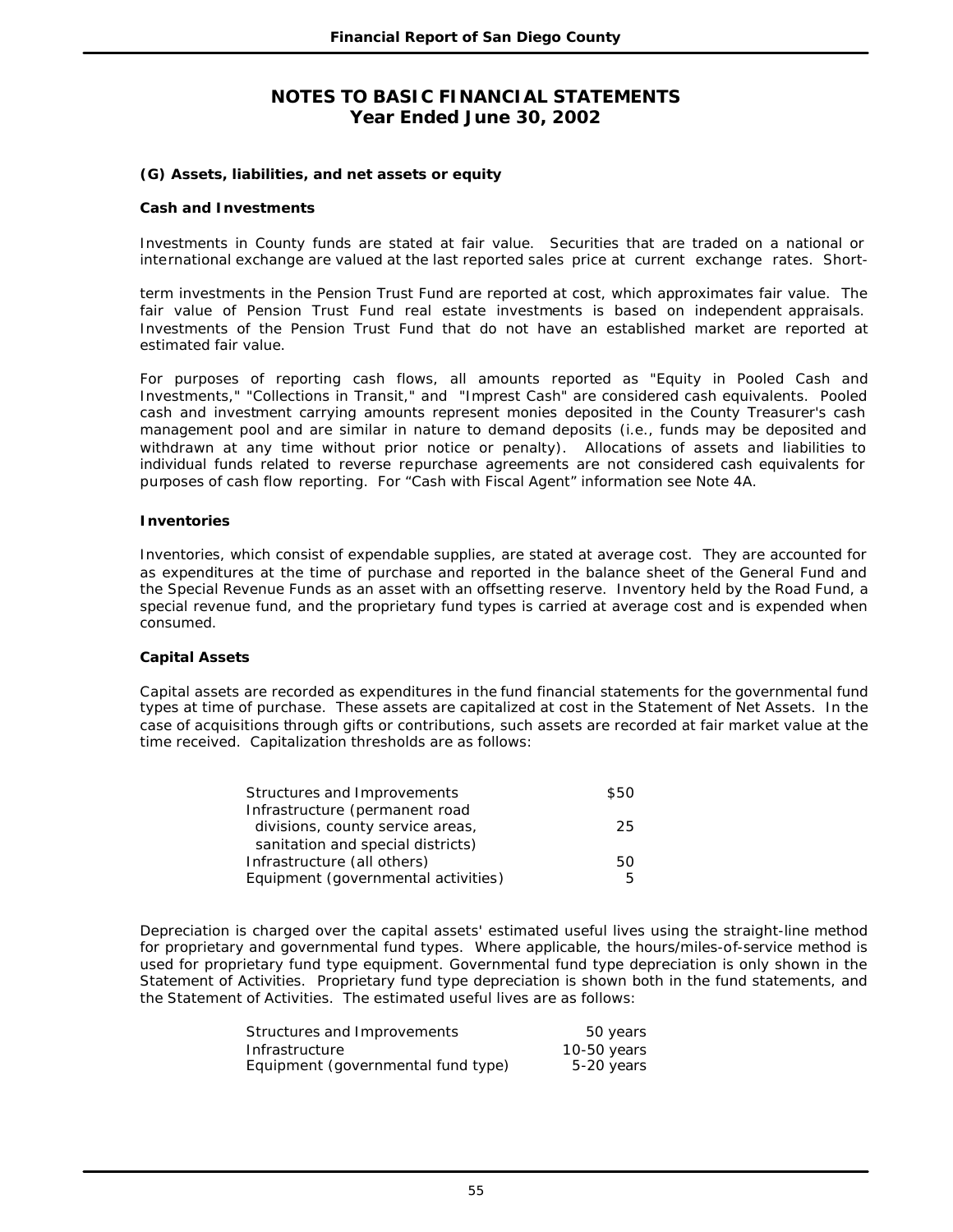### **Long-Term Liabilities**

Long-term liabilities expected to be finance d with resources from governmental and proprietary fund types are accounted for in the Statement of Net Assets. Long-term liabilities of all proprietary fund types are also accounted for in the respective funds.

Amounts recorded as accumulated leave benefits include an amount representing salary-related payments such as the employer's share of social security and Medicare taxes associated with payments made for such compensated absences. Accumulated leave benefits including vacation, sick leave, and compensatory time worked in the amount of approximately \$70.4 million for the governmental fund types as of June 30, 2002, is recorded in the Statement of Net Assets. These amounts would not be expected to be liquidated from expendable available financial resources but would be expected to be liquidated in future years as employees elect to use these benefits as prescribed by Civil Service rules and regulations.

#### **Reservation of Fund Balances**

In the fund statements, reserves represent those portions of fund balance not available for appropriation or legally segregated for a specific future use.

#### **Data reclassifications/restatements**

Certain amounts presented in the prior year data have been reclassified to conform with the current year financial statement presentations. See footnote 4C for additional details. See footnote 5H for amounts restated to conform with the current year financial statement presentations.

# **(2) Stewardship, Compliance and Accountability**

### **(A) Fund Deficits**

The following funds have an accumulated deficit at June 30, 2002 (In Thousands):

| Capital Projects Funds:<br>San Diego County Redevelopment Agency (SDCRA) | \$. | 7.125  |
|--------------------------------------------------------------------------|-----|--------|
| Internal Service Funds:<br>Risk financing                                | S.  | 33.770 |

The deficit within the SDCRA fund is due to the use of loan proceeds in advance of the receipt of benefit fees or incremental tax revenues. This deficit will be reduced in future years upon the receipt of the incremental tax revenues. The deficit in the Risk Financing fund is due to the prior years' recognition of liabilities based on actuarial studies. The County intends to reduce the deficit by increasing the reserves by \$4 Million every year until it is eliminated.

## **(3) Reconciliation of Government-Wide and Fund Financial Statements**

### **(A) Explanation of certain differences between the governmental fund balance sheet and the Government -wide statements of net assets**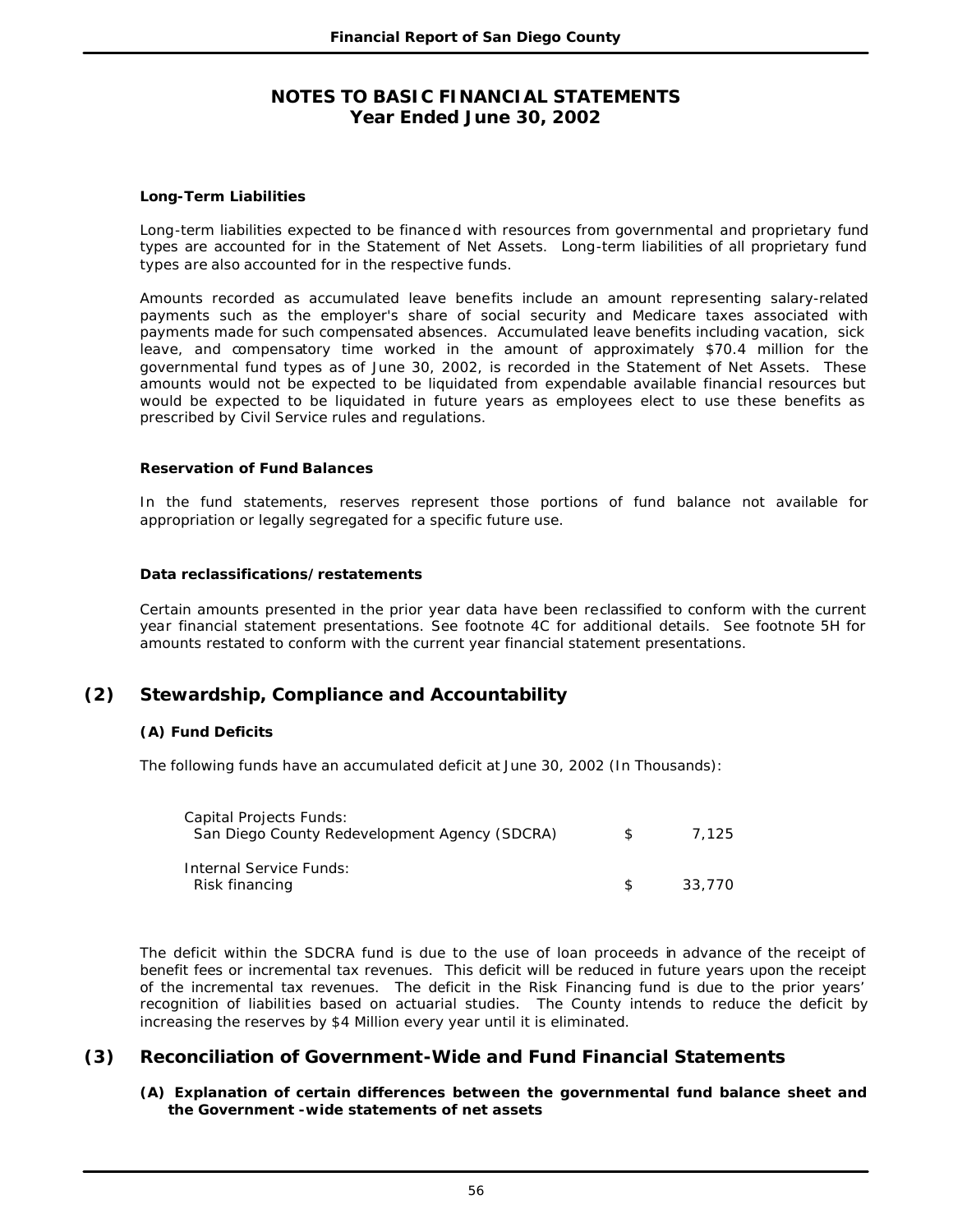Total fund balance of the County's governmental funds, \$1,322,039 differs from net assets of governmental activities, \$2,599,290 reported in the statement of net assets. The difference primarily results from the long-term economic focus in the statement of net assets versus the current financial resources focus in the governmental fund balance sheets.

|                                                                                                                   | <b>Total</b>                              | Long-term                 |                        | <b>Reclassi-</b>                 | <b>Statement of</b>                          |
|-------------------------------------------------------------------------------------------------------------------|-------------------------------------------|---------------------------|------------------------|----------------------------------|----------------------------------------------|
|                                                                                                                   | Governmental                              | Assets,                   | <b>Service</b>         | fications and                    | net assets                                   |
|                                                                                                                   | <b>Funds</b>                              | Liabilities (1) Funds (2) |                        | <b>Eliminations</b>              | totals                                       |
| <b>ASSETS</b>                                                                                                     |                                           |                           |                        |                                  |                                              |
| Cash and cash equivalents<br>Cash with fiscal agent<br>Investments<br>Taxes receivable<br>Internal balances       | 594,320<br>\$<br>440,038<br>71,453<br>127 | 2,943                     | 148,445<br>46,618      | (7)                              | 742,765<br>486,656<br>71,453<br>3,070<br>(7) |
| Accounts and notes<br>receivable<br>Due from other funds<br>Advances to other funds<br>Inventory of materials and | 281,267<br>228,748<br>1,239               |                           | 3,724<br>25,617<br>259 | 50,214<br>(254, 365)<br>(1, 498) | 335,205                                      |
| supplies<br>Deferred charges and other                                                                            | 10,540                                    |                           | 1,919                  |                                  | 12,459                                       |
| assets<br>Capital assets                                                                                          | 200                                       | 3,991<br>2,529,805        | 13<br>88,474           |                                  | 4,204<br>2,618,279                           |
| <b>Total Assets</b>                                                                                               | 1,627,932                                 | 2,536,739                 | 315,069                | (205, 656)                       | 4,274,084                                    |
|                                                                                                                   |                                           |                           |                        |                                  |                                              |
| <b>LIABILITIES</b><br>Accounts payable<br>Accrued payroll<br><b>Accrued interest</b>                              | 57,808<br>35,478                          | 14,744                    | 57,981<br>971<br>1     | (22)                             | 115,767<br>36,449<br>14,745                  |
| Due to other funds<br>Advances from other funds<br>Deferred credits and other                                     | 144,115<br>10,974                         |                           | 60,021                 | (204, 136)<br>(1, 498)           | 9,476                                        |
| liabilities<br>Long-term liabilities                                                                              | 57,518                                    | (7, 227)<br>1,344,736     | 103,330                |                                  | 50,291<br>1,448,066                          |
| <b>Total liabilities</b>                                                                                          | 305,893                                   | 1,352,253                 | 222,304                | (205, 656)                       | 1,674,794                                    |
| <b>FUND BALANCE/NET</b>                                                                                           |                                           |                           |                        |                                  |                                              |
| <b>ASSETS</b>                                                                                                     |                                           |                           |                        |                                  |                                              |
| Total fund balances/net assets                                                                                    | 1,322,039                                 | 1,184,486                 | 92,765                 |                                  | 2,599,290                                    |
| <b>Total liabilities and fund</b><br>balances/net assets                                                          | \$1,627,932                               | 2,536,739                 | 315,069                | (205, 656)                       | 4,274,084                                    |

#### **Balance Sheet/Statement of Net Assets (in thousands)**

(1) When capital assets (land, buildings, equipment) that are to be used in governmental activities are purchased or constructed, the costs of those assets are reported as expenditures in governmental funds. However, the statement of net assets includes those capital assets among the assets of the County as a whole.

| Cost of capital assets         | \$3,331,902 |
|--------------------------------|-------------|
| Accumulated depreciation       | (802, 097)  |
| Net capital assets \$2,529,805 |             |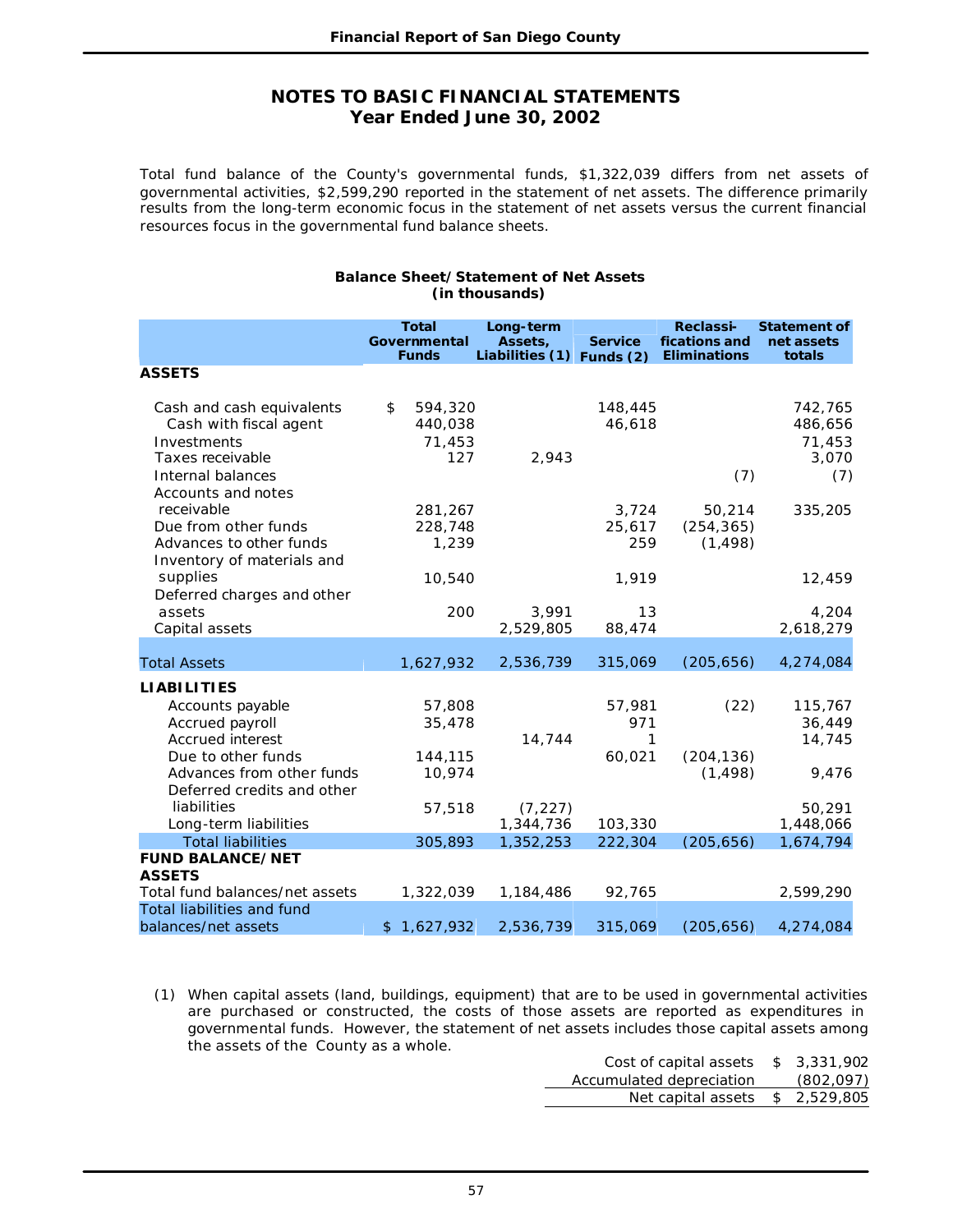Because the focus of governmental funds is on short-term financing, some assets will not be available to pay for current-period expenditures. Those assets (for example, receivables) are offset by deferred revenues in the governmental funds and thus are not included in fund balance.

Adjustment of deferred revenue  $$ 15,557$ 

Bond discounts are expended in governmental funds in the year of sale and are capitalized and amortized over the life of the corresponding bonds for purposes of the statement of net assets.

Net bond discount \$ 3,991

Liabilities for long-term debt is not accrued in governmental funds, but rather is recognized as an expenditure when due.

Pension obligation liability  $$$  (7,686)

Governmental funds accrue property tax revenue which is deemed collectible within sixty days. However, in the statement of activities the total amount should be accrued.

Property tax reve nue \$ 2,943

Interest on long-term debt is not accrued in governmental funds, but rather is recognized as an expenditure when due.

Total interest \$ (14,744)

Bond premiums are recognized as revenue in governmental funds in the year of sale and are recorded as a liability and a mortized over the life of the corresponding bonds.

Total bond premiums \$ (644)

Long-term liabilities applicable to the County's governmental activities are not due and payable in the current period and accordingly are not reported as fund liabilities. All liabilities, current and long-term, are reported in the statement of net assets. Also, during the year the County refunded some of its existing debt. The amount borrowed is received in the governmental funds and increases fund balance. Balances at June 30, 2002 were:

| Bonds and notes payable                  | (725, 622)    |
|------------------------------------------|---------------|
| Capital lease                            | (43,050)      |
| Arbitrage                                | (836)         |
| Compensated absences                     | (70, 360)     |
| Landfill closure                         | (101,000)     |
| Tobacco securitization corp debt service | (403, 868)    |
| Total long term debt                     | \$(1,344,736) |
|                                          |               |

(2) Internal service funds are used by management to charge the costs of certain activities, such as insurance and telecommunications, to individual funds. The assets and liabilities of certain internal service funds are included in governmental activities in the statement of net assets.

Costs \$ 92,765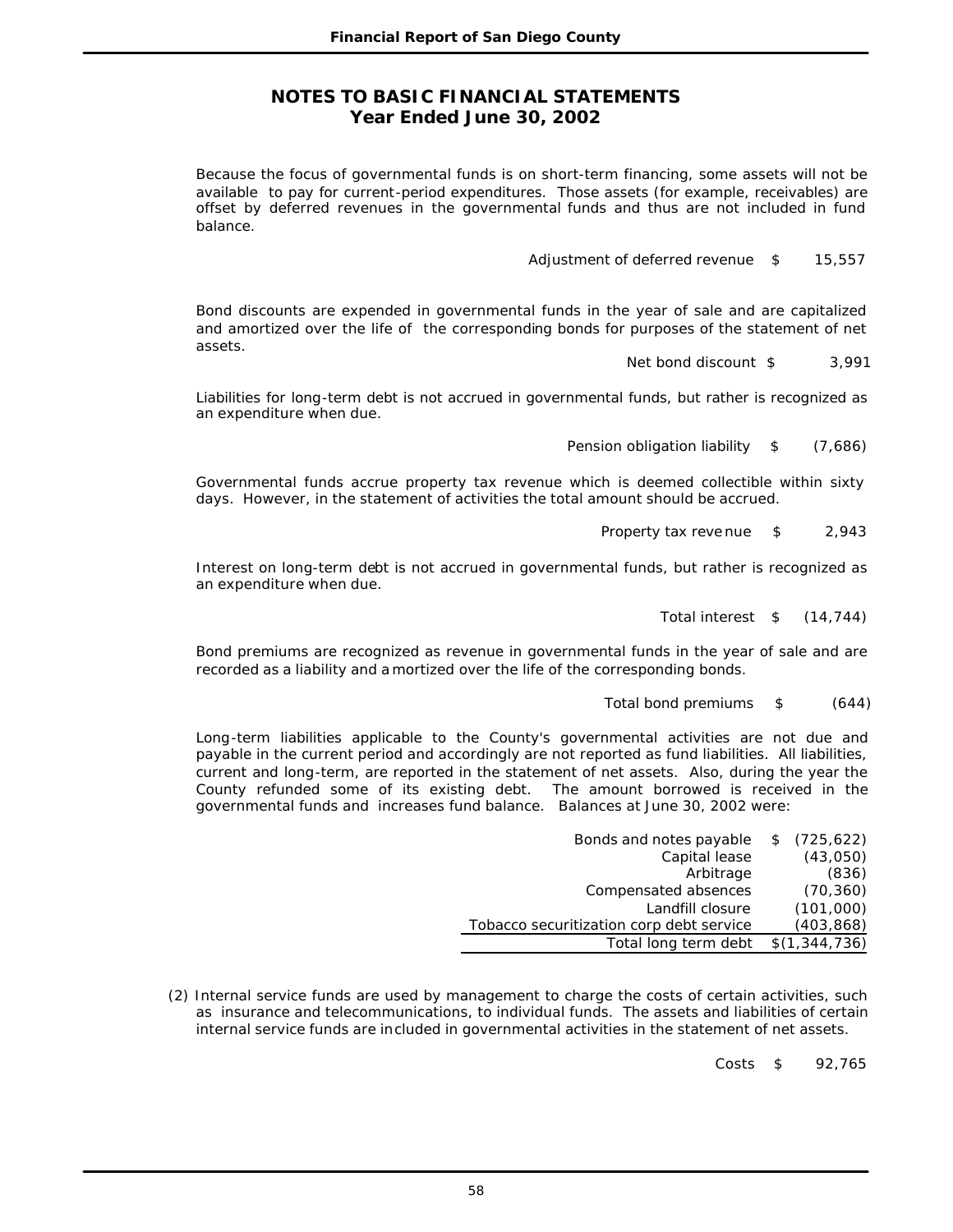#### **(B) Explanation of certain differences between the governmental fund statement of revenues, expenditures, and changes in fund balances and the government-wide statement of activities**

The net change in fund balances for governmental funds \$310,432 differs from the change in net assets for governmental activities, \$(4,394) reported in the statement of activities. The differences arise primarily from the long-term economic focus in the statement of activities versus the current financial resources focus in the governmental funds. The effect of the differences is illustrated below.

|                                             |                     | (in thousands)   |                |                     |                  |                     |
|---------------------------------------------|---------------------|------------------|----------------|---------------------|------------------|---------------------|
|                                             |                     | <b>LONG-TERM</b> |                |                     | <b>LONG-TERM</b> |                     |
|                                             | <b>TOTAL</b>        | <b>REVENUES/</b> | CAPITAL-       | <b>INTERNAL</b>     | <b>DEBT</b>      | <b>STATEMENT OF</b> |
|                                             | <b>GOVERNMENTAL</b> | <b>EXPENSES</b>  | <b>RELATED</b> | <b>SERVICE</b>      | <b>TRANSAC -</b> | <b>ACTIVITIES</b>   |
|                                             | <b>FUNDS</b>        | (3)              |                | ITEMS (4) FUNDS (5) | TIONS (6)        | <b>TOTALS</b>       |
| <b>Revenues:</b>                            |                     |                  |                |                     |                  |                     |
| Taxes                                       | \$<br>409,969       | 2,943            |                |                     |                  | 412,912             |
| Licenses, Permits and Franchises            | 37,808              |                  |                |                     |                  | 37,808              |
| Fines, Forfeitures and Penalties            | 39,691              |                  |                |                     |                  | 39,691              |
| Revenue from Use of Money and               |                     |                  |                |                     |                  |                     |
| Property                                    | 45,567              |                  |                | 2,602               |                  | 48,169              |
| Aid from Other Governmental                 |                     |                  |                |                     |                  |                     |
|                                             |                     |                  |                |                     |                  |                     |
| Agencies:                                   |                     |                  |                |                     |                  |                     |
| <b>State</b>                                | 1,139,344           |                  |                |                     |                  | 1,139,344           |
| Federal                                     | 574,002             |                  |                |                     |                  | 574,002             |
| Other                                       | 57,777              |                  |                |                     |                  | 57,777              |
| <b>Charges for Current Services</b>         | 251,018             | (357)            |                | 12,387              |                  | 263,048             |
| Other Revenue                               | 70,203              | (2,992)          |                |                     |                  | 67,211              |
| <b>Total Revenues</b>                       | 2,625,379           | (406)            |                | 14,989              |                  | 2,639,962           |
| <b>Expenditures:</b>                        |                     |                  |                |                     |                  |                     |
| Current:                                    |                     |                  |                |                     |                  |                     |
| General                                     | 156,517             |                  | 1,872          | 11,758              | 761              | 170,908             |
| <b>Public Protection</b>                    | 809,185             |                  | 16,591         | 1,993               | (4, 249)         | 823,520             |
| Public Ways and Facilities                  | 95,936              |                  | 70,093         | 2,683               | (510)            | 168,202             |
| <b>Health and Sanitation</b>                | 548,627             |                  | 1,396          | 28                  | (2, 851)         | 547,200             |
| Public Assistance                           | 827,229             |                  | 1,990          | 95                  | (4, 285)         | 825,028             |
| Education                                   | 24,005              |                  | 283            | (42)                | (127)            | 24,119              |
| Recreational and Cultural                   | 16,514              |                  | 1,415          | 203                 | (112)            | 18,021              |
| Capital Outlay                              | 72,341              |                  | (72, 341)      |                     |                  |                     |
| Debt Service:                               |                     |                  |                |                     |                  |                     |
| Principal                                   | 101,538             |                  |                |                     | (101, 538)       |                     |
|                                             |                     |                  |                |                     |                  |                     |
| Interest                                    | 67,773              |                  |                | 233                 | 765              | 68,771              |
| <b>Total Expenditures</b>                   | 2,719,665           |                  | 21,299         | 16,951              | (112, 146)       | 2,645,769           |
| <b>Other Financing Sources (Uses):</b>      |                     |                  |                |                     |                  |                     |
| Sale of capital Assets                      | 2,230               |                  | (1, 176)       |                     |                  | 1,054               |
| Proceeds of long term debt                  | 411,913             | (411, 913)       |                |                     |                  |                     |
| Transfers                                   | (8, 490)            |                  |                | 8,849               |                  | 359                 |
|                                             |                     |                  |                |                     |                  |                     |
| Refunding Bonds Issued                      | 65,319              |                  |                |                     | (65, 319)        |                     |
| Payment to Refunded Bond                    |                     |                  |                |                     |                  |                     |
| <b>Escrow Agent</b>                         | (66, 254)           |                  |                |                     | 66,254           |                     |
| <b>Total Other Financing Sources (uses)</b> | 404,718             | (411, 913)       | (1, 176)       | 8,849               | 935              | 1,413               |
| Net change for the year                     | \$<br>310,432       | (412, 319)       | (22, 475)      | 6,887               | 113,081          | (4, 394)            |
|                                             |                     |                  |                |                     |                  |                     |

#### **Statement of Revenues, Expenditures, and Changes in Fund Balances/Statement of Activities**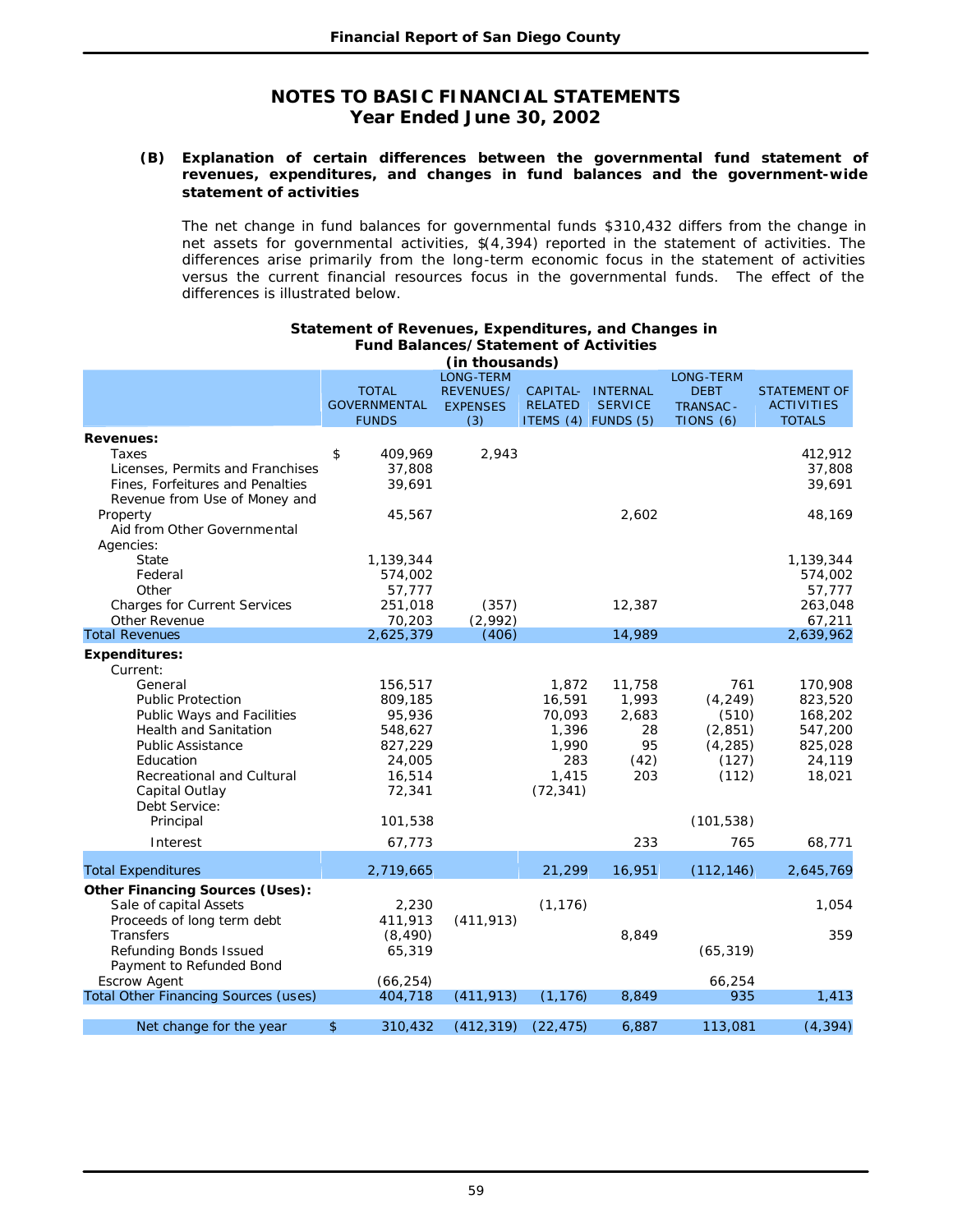Explanation of Differences between Governmental Fund Operating Statements and the Statement of Activities:

(3) Long-term revenues are not available as current resources, and therefore are not reported as revenue in the governmental funds.

Adjustment of deferred revenue \$ (2,992)

Governmental funds accrue property tax revenue, which is deemed collectible within sixty days. However, in the statement of activities the total amount should be accrued.

Property Taxes \$ 2,943

Liabilities for long-term debt is not accrued in governmental funds, but rather is recognized as an expenditure when due.

Pension obligation liability \$ 7,862

(4) The proceeds from the sale of land and structures are reported as revenue (as a special item) in the governmental funds. However, the cost of the land and structure sold is removed from the capital assets account in the statement of net assets and offset against the sales proceeds resulting in a "gain on sale of capital assets" in the statement of activities. Thus, more revenue is reported in the governmental funds than gain in the statement of activities.

Cost of capital assets sold \$ (1,176)

When capital assets that are to be used in governmental activities are purchased or constructed, the resources expended for those assets are reported as expenditures in governmental funds. However, in the statement of activities, the cost of those assets is allocated over their estimated useful lives and reported as depreciation expense. As a result, fund balance decreases by the amount of financial resources expended, whereas net assets decrease by the amount of depreciation expense charged for the year.

| Loss on Disposal of assets | -S | 27.295    |
|----------------------------|----|-----------|
| Capital outlay             |    | 83,505    |
| Depreciation expense       |    | (77, 509) |
| <b>Difference</b>          | £. | (21, 299) |

- (5) Internal service funds are used by management to charge the costs of certain activities, such as insurance and telecommunications, to individual funds. The adjustments for internal service funds "close" those funds by charging additional amounts to participating governmental activities to completely cover the internal service fund's costs for the year.
	- Adjustments \$ 6,887
- (6) Bond proceeds are reported as financing sources in governmental funds and thus contribute to the change in fund balance. In the government-wide statements, however, issuing debt increases long-term liabilities in the statement of net assets and does not affect the statement of activities. Bond proceeds were received from:

| Tobacco Securitization Proceeds \$ (411,913) |           |
|----------------------------------------------|-----------|
| Refunding capital lease                      | (65, 319) |
| Total Bond Proceeds \$ (477,232)             |           |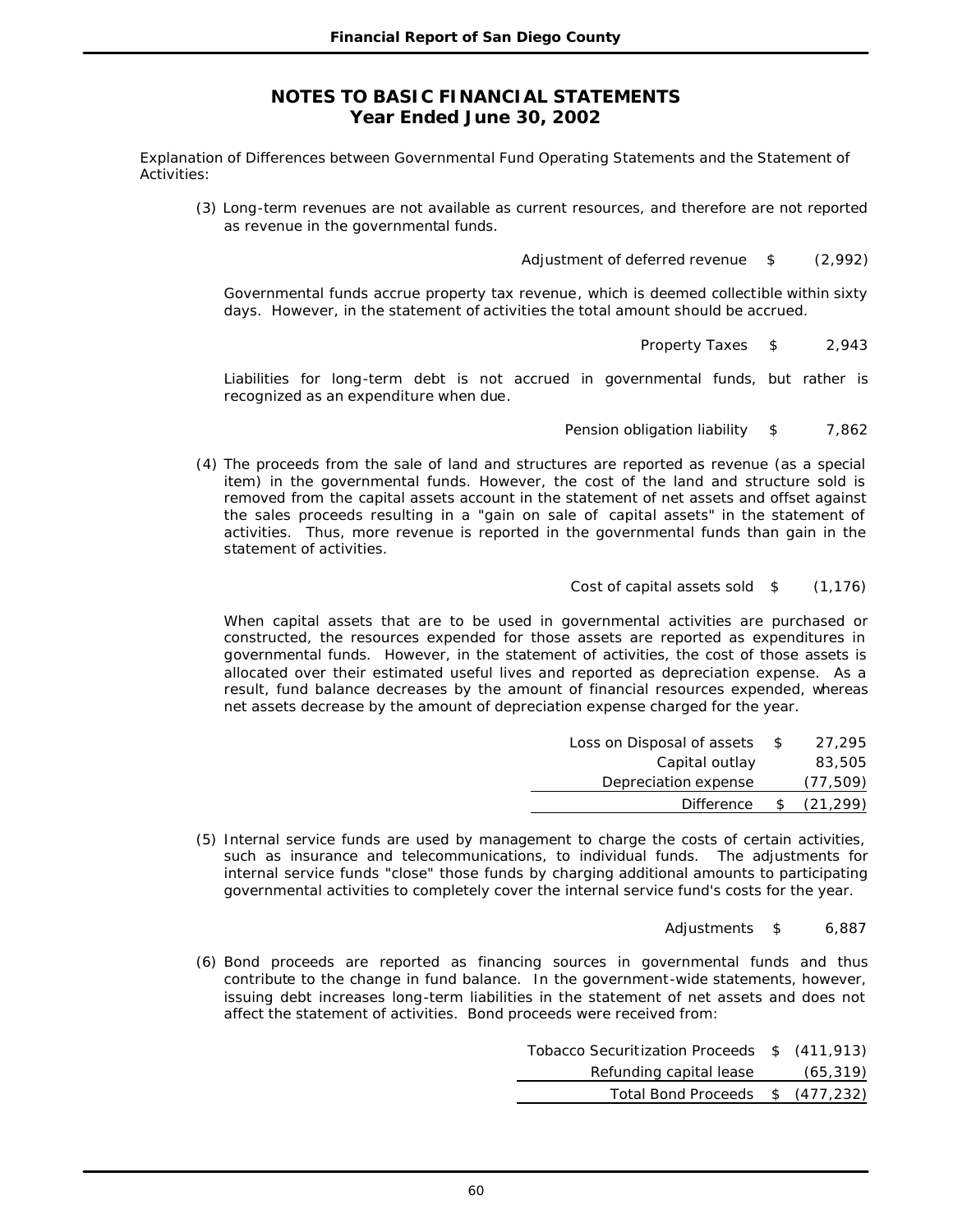Repayment of bond principal is reported as an expenditure in governmental funds and, thus, has the effect of reducing fund balance because current financial resources have been used. For the County as a whole, however, the principal payments reduce the liabilities in the statement of net assets and do not result in an expense in the statement of activities. The County's long term debt was reduced by the amount of principal payments made to bond holders.

Principal payments made \$ 101,538

Repayment of long term obligations are reported as an expenditure in government funds and thus reduces fund balance because current financial resources have been used. For the County as a whole, however the principal payments reduce the liabilities in the statement of net assets and do not result in an expense in the statement of activities. The County's long term obligations include capital leases, claims and judgments, accumulated unpaid employee leave balances, loans and arbitrage rebate.

| Repayment of loan        |     | 66.254 |
|--------------------------|-----|--------|
| Other miscellaneous debt |     | 5,067  |
|                          | -SS | 71,321 |

Interest expense in the statement of activities differs from the amount reported in governmental funds because additional interest was calculated for bonds and notes payable and amortization of bond discounts, and premiums which are expended within the fund statements.

| Accrued interest               | -SS | (554) |
|--------------------------------|-----|-------|
| Amortization of bond discounts |     | (211) |
| Total additional interest      |     | (765) |
|                                |     |       |

Adjustment for reserve for inventory of materials and supplies

```
Adjustment $ (357)
```
# **(4) Detailed Notes on all Funds**

#### **(A) Equity in Pooled Cash and Investments, cash, investments, and obligations under reverse repurchase agreements**

The County maintains a cash and investment pool that is available for use by the County as well as other agencies for which the County Treasury is the depository. The San Diego County Treasurer issues a separate annual financial report on the County Investment Pool. This report may be obtained by writing to the San Diego County Treasurer, Room 152, County Administration Center, 1600 Pacific Highway, San Diego, California, 92101 or by calling (619) 531-4743. Copies are also available on the internet at www.sdtreastax.com.

Each fund type's portion of this pool is displayed on the balance sheet as "Equity in Pooled Cash and Investments." Interest earned on the pooled deposits is accrued in a pooled interest apportionment agency fund and is allocated based on the average daily cash balances of the participating funds. State law requires that inte rest income related to certain funds be considered income of the general fund of the County. Such interest has been recorded as revenue in the general fund.

"Cash with Fiscal Agent" represents amounts on deposit with trustees for the Air Pollution District, SANCAL, Pension Trust Fund (SDCERA), Pension Obligation Bonds, Redevelopment Agency, Teeter Commercial Paper Notes, and for repayment of the General Fund Tax and Revenue Anticipation Notes.

"Investments," represents the Inactive Wastesite Management Fund investments, the Pension Trust Fund (SDCERA) investments and stocks and bonds held for other agencies.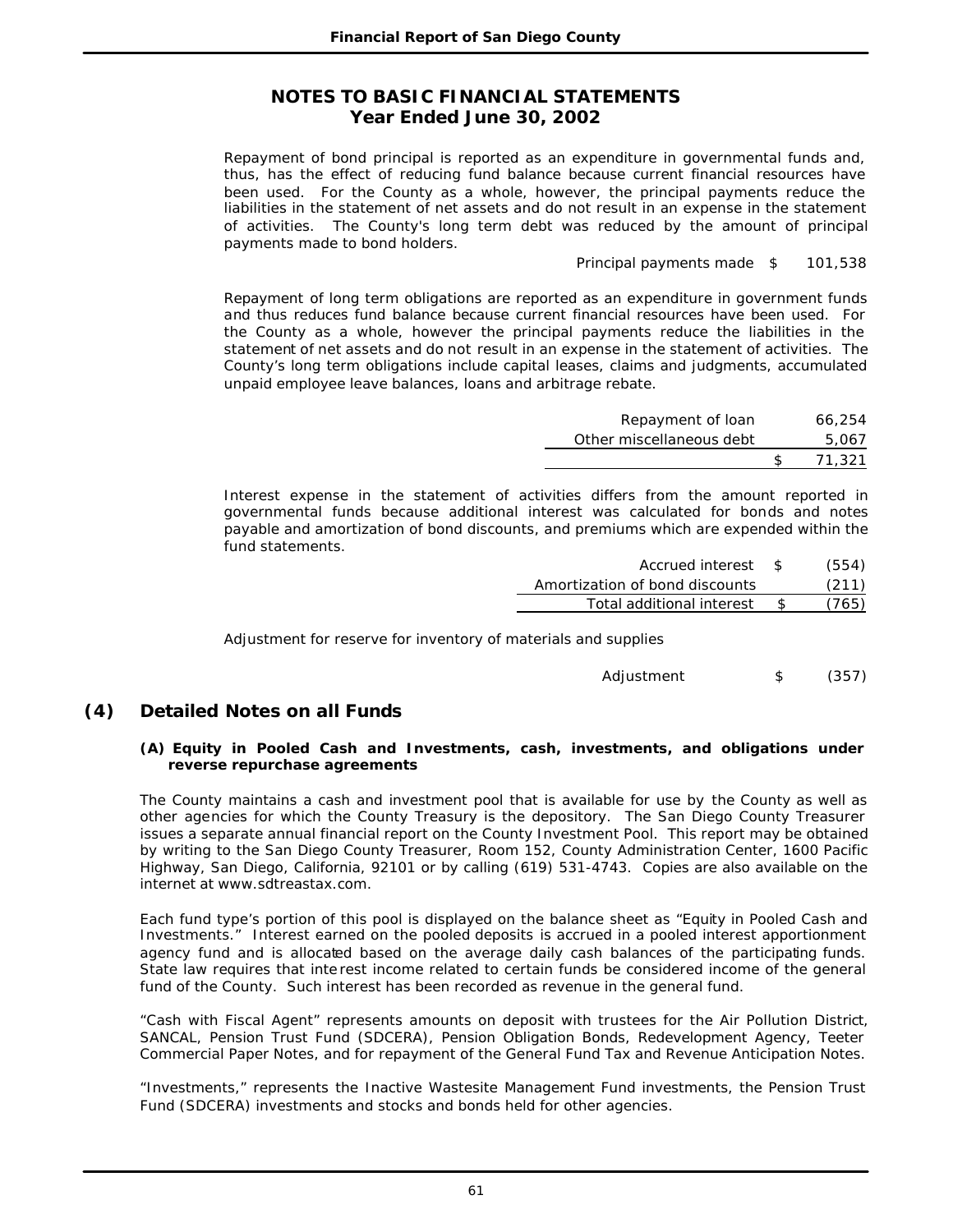Deposits: At year-end the carrying amount of the County's deposits was \$701,050 and the balance per various financial institutions was \$701,030. Of the balance in financial institutions, \$790 was covered by federal deposit insurance and \$700,240 was collateralized according to State statutes which require depositories having public funds on deposit to mainta in a pool of securities with the agent of the depository having a market value of at least 10% in excess of the total

amount of all public funds on deposit. Of this amount, \$95,987 was held by the County or its agent in the County's name and \$604,253 was held by the depository's trust department or agent in the County's name.

Deposit and investment reconciliation as reported in the basic financial statement are summarized as follows:

Investments: State statutes authorize the County to invest in obligations of the U.S. Treasury, agencies and instrumentalities, commercial paper rated A-1 by Standard & Poor's Corporation or P-1 by Moody's Commercial Paper Record, bankers acceptances, repurchase and reverse repurchase agreements, medium-term notes, and negotiable certificates of deposit issued by national and state licensed or chartered banks or federal or state savings and loan associations. Pension Trust Fund investments are authorized by the County Employees' Retirement Law of 1937. Statutes authorize "Prudent Expert" guidelines as to the form and types of investments which may be purchased. The County's investments are categorized below to give an indication of the level of risk assumed by the entity at year end (in thousands). Category 1 includes investments that are insured or registered or for which the securities are held by the County or its agent in the County's name. Category 2 includes uninsured and unregistered investments for which the securities are held by counter party's trust department or agent in the County's name. There were no investments with a risk Category 2 at June 30, 2002. Category 3 includes uninsured and unregistered investments for which the securities are held by the counter party, or by its trust department or agent but not in the County's name.

|                                                    | Category |                |         | Fair        |
|----------------------------------------------------|----------|----------------|---------|-------------|
| (In Thousands)                                     |          | 1              | 3       | Value       |
| Investments - Categorized                          |          |                |         |             |
| <b>Bankers Acceptances</b>                         | \$       |                | 17,495  | 17,495      |
| Repurchase Agreements                              |          | 450,000        | 13,553  | 463,553     |
| <b>Commercial Paper</b>                            |          | 1,080,636      | 1,990   | 1,082,626   |
| <b>U.S. Government Securities</b>                  |          | 1,176,329      |         | 1,176,329   |
| Negotiable certificates of deposit                 |          | 540,965        |         | 540,965     |
| Corporate bonds                                    |          | 480,662        |         | 480,662     |
| Common and preferred stock                         |          | 2,000,733      |         | 2,000,733   |
| Mutual Funds                                       |          |                | 22,748  | 22,748      |
| U.S. Corporate Obligations                         |          |                | 194,962 | 194,962     |
| Investments held by the County for other agencies: |          |                |         |             |
| <b>U.S. Government Securities</b>                  |          | 108            |         | 108         |
| Corporate bonds                                    |          | 6              |         | 6           |
| Common Stock                                       |          | $\overline{2}$ |         | 2           |
| Subtotal                                           | \$       | 5,729,441      | 250,748 | 5,980,189   |
| Investments - Not Categorized                      |          |                |         |             |
| Investments held by broker<br>dealers              |          |                |         |             |
| under                                              |          |                |         |             |
| Securities Ioans:                                  |          |                |         |             |
| U.S. Government securities                         |          |                |         | 5,269       |
| Corporate bonds                                    |          |                |         | 91,447      |
| Common and preferred stock                         |          |                |         | 163,579     |
| <b>Mutual Funds</b>                                |          |                |         | 260,000     |
| Real Estate Equity                                 |          |                |         | 412,643     |
| Total Investments                                  |          |                |         | \$6,913,127 |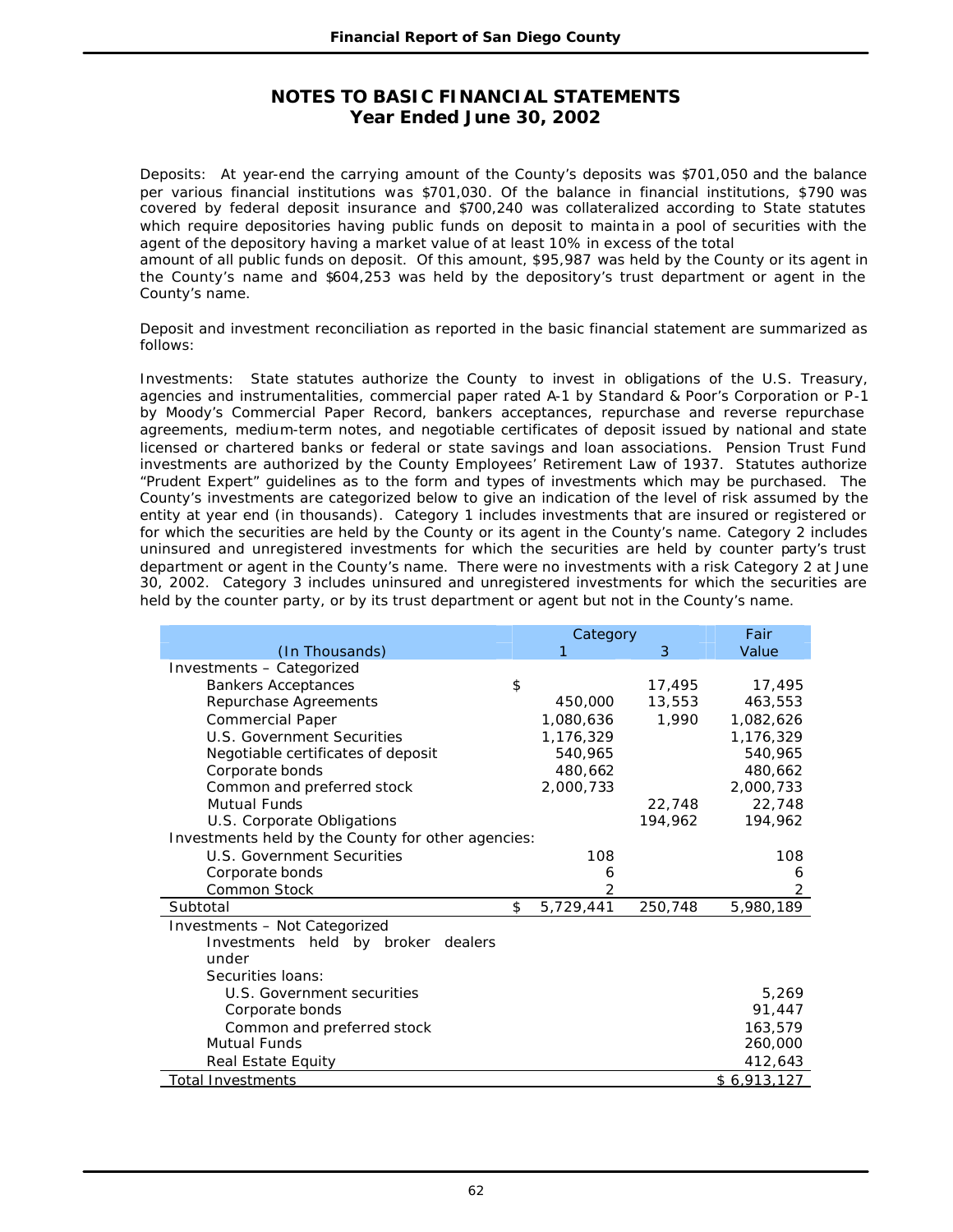A total of \$3,193,962 of investments are reported in the equity in pooled cash and investments fund financial statements.

Fair values and estimates of fair values are provided monthly by an independent pricing agency and such values are not supported by any guarantees on the part of the pool sponsor or the pricing agency. The County and certain school districts are mandated by state statues to participate in the County Treasurer's investment pool and represent 97.6 percent of the total pooled cash and investments on hand at June 30, 2002.

Reverse Repurchase Agreements: State statutes permit the County to enter into reverse repurchase agreements, that is, a sale of securities with a simultaneous agreement to repurchase them in the future at the same price plus a contract rate of interest. The County had no reverse repurchase agreements outstanding at June 30, 2002.

Securities Lending Transactions: Under the provisions of State statutes, the County Treasurer lends U.S. government obligations and SDCERA lends U.S. government obligations, domestic and international bonds and equities to broker-dealers and other entities (borrowers) for collateral that will be returned for the same securities in the future. The County's custodial bank manages the securities lending programs for the County Treasurer and receives cash and securities as collateral pledged at 102 percent of the market value of securities ent. Fiscal agents for SDCERA manage the securities lending programs and receive cash securities pledged at 102 percent of fair value for domestic securities lent and 105 percent of the fair value of international securities lent. Additional collateral

has to be provided the next business day if its value falls to 100 percent or less of the market value of the securities lent. The collateral securities cannot be pledged or sold by the County Treasurer or SDCERA unless the borrower defaults. No more than 20 percent of the Treasurer's pooled investment portfolio may be lent at one time. There is no restriction on the amount of SDCERA securities that may be lent at one time. Securities on loan at year-end are presented as unclassified in the preceding schedule of custodial credit risk and represent transactions of the SDCERA pension trust fund. At year-end, the pension trust fund has no credit risk exposure to borrowers because the amounts SDCERA owes the borrowers exceeds the amounts the borrowers owe SDCERA. The term to maturity of securities loans is generally matched with the term to maturity of the cash collateral. Such matching existed at fiscal year end.

### **(B) Restricted Assets-Investments**

Certain investments have been restricted by operation of law to fund post closure landfill costs over a 30-year period. These investments are recorded in the Inactive Wastesite Special Revenue Fund.

## **(C) Capital Assets**

### **Primary Government**

Capital asset activity for the year ended June 30, 2002 w as as follows (in thousands):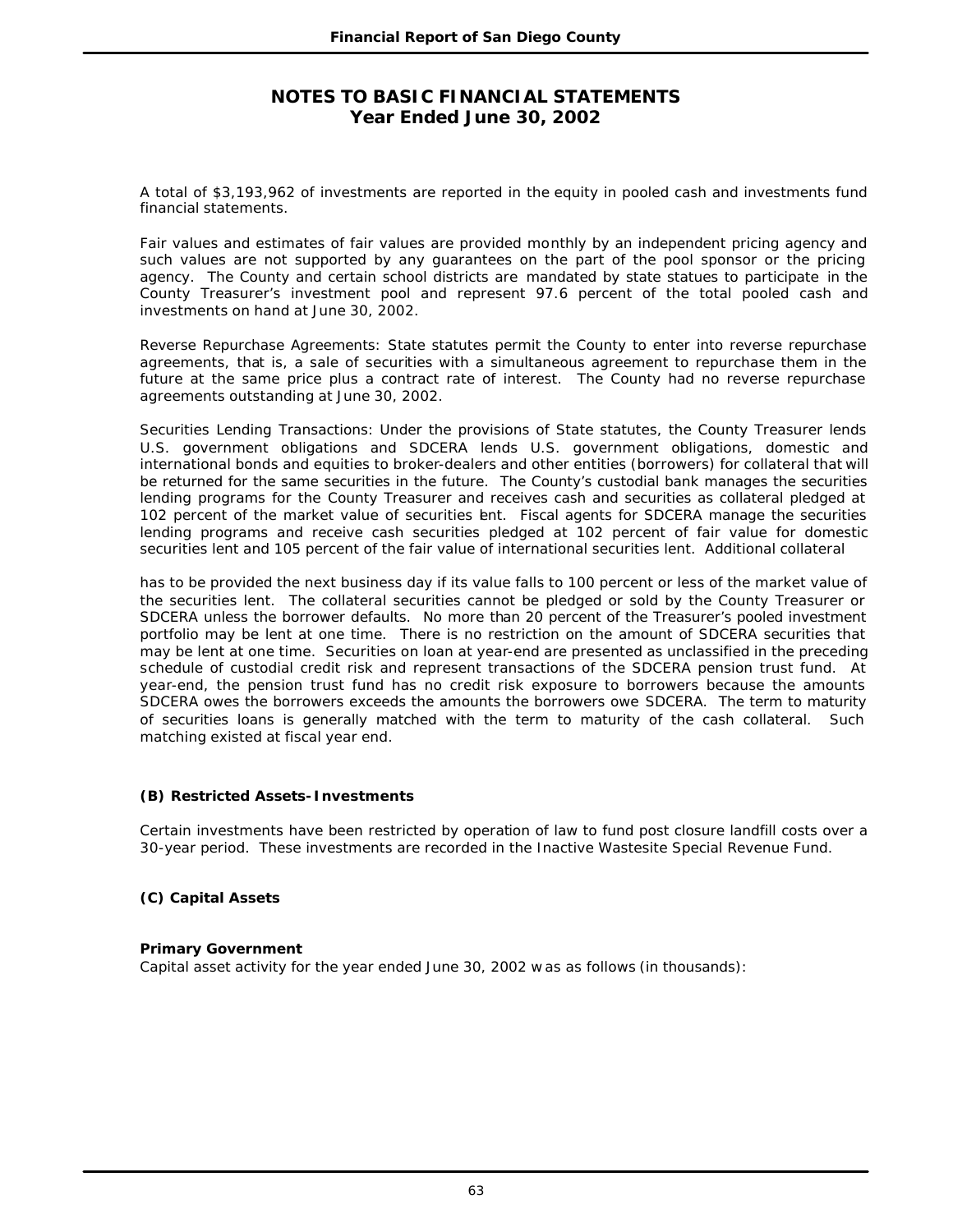#### **Governmental Activities:**

|                                              | Beginning   | Increases | <b>Decreases</b> | Ending     |
|----------------------------------------------|-------------|-----------|------------------|------------|
| Capital assets, not being depreciated:       |             |           |                  |            |
| Land                                         | \$221.578   | 71.477    | (42,433)         | 250.622    |
| Construction in progress                     | 203,632     | 50,659    | (11, 146)        | 243,145    |
| Total capital assets, not being depreciated  | 425,210     | 122,136   | (53, 579)        | 493,767    |
| Capital assets, being depreciated:           |             |           |                  |            |
| Buildings and improvements                   | 806,225     | 11,514    | (15,667)         | 802,072    |
| Equipment                                    | 152,199     | 43,709    | (39, 893)        | 156,015    |
| Road network                                 | 1,973,038   | 1,526     |                  | 1,974,564  |
| Bridge network                               | 36,487      |           |                  | 36,487     |
| Total capital assets, being depreciated      | 2,967,949   | 56,749    | (55,560)         | 2,969,138  |
| Less accumulated depreciation for:           |             |           |                  |            |
| Buildings and improvements                   | (228, 727)  | (15, 355) | 419              | (243, 663) |
| Equipment                                    | (70, 260)   | (12, 339) | 5,767            | (76, 832)  |
| Road network                                 | (456, 733)  | (57, 200) |                  | (513, 933) |
| Bridge network                               | (9, 509)    | (689)     |                  | (10, 198)  |
| Total accumulated depreciation               | (765, 229)  | (85, 583) | 6,186            | (844, 626) |
| Total capital assets, being depreciated, net | 2,202,720   | (28, 834) | (49, 374)        | 2,124,512  |
| Governmental activities capital assets, net  | \$2,627,930 | 93,302    | (102, 953)       | 2,618,279  |

GASB 34 requires the capitalization of infrastructure for governmental type funds. The beginning balances for "Road network" and "Bridge network" and their associated accumulated depreciation were restated to better reflect the actual increases and decreases during fiscal year 2001/02.

Depreciation expense was charged to functions of the primary government as follows:

| General government                                   | \$<br>1,549 |
|------------------------------------------------------|-------------|
| <b>Public Protection</b>                             | 13,687      |
| Public Ways and Facilities                           | 57,941      |
| <b>Health and Sanitation</b>                         | 1,235       |
| <b>Public Assistance</b>                             | 1,667       |
| Education                                            | 122         |
| Recreational and Cultural                            | 1,308       |
| <b>Internal Service Funds</b>                        | 8,074       |
| Total Depreciation Expense - Governmental Activities | 85,583      |

Public protection and Public ways and facilities amounts include \$348 and \$57,541 of depreciation from infrastructure for 2001/02 respectively.

#### **Business Type Activities: Airport Enterprise Fund**

| All port Effer prise Fund                    |               |                  |                  |               |
|----------------------------------------------|---------------|------------------|------------------|---------------|
|                                              | Beginning     | <b>Increases</b> | <b>Decreases</b> | <b>Ending</b> |
| Capital assets, not being depreciated:       |               |                  |                  |               |
| Land and Improvements                        | \$<br>6,401   |                  |                  | 6,401         |
| Construction in progress                     | 3,790         | 4,490            | (1, 546)         | 6,734         |
| Total capital assets, not being depreciated  | 10,191        | 4,490            | (1, 546)         | 13,135        |
| Capital assets, being depreciated:           |               |                  |                  |               |
| Building and equipment                       | 26,515        | 2,200            |                  | 28,715        |
| Total capital assets, being depreciated      | 26,515        | 2,200            |                  | 28,715        |
| Less accumulated depreciation for:           |               |                  |                  |               |
| Buildings & Equipment                        | (15, 745)     | (2, 118)         | 438              | (17, 425)     |
| Total accumulated depreciation               | (15,745)      | (2, 118)         | 438              | (17, 425)     |
| Total capital assets, being depreciated, net | 10,770        | 82               | 438              | 11,290        |
| Airport Enterprise Fund capital assets, net  | 20,961<br>\$. | 4,572            | .108)<br>้1      | 24,425        |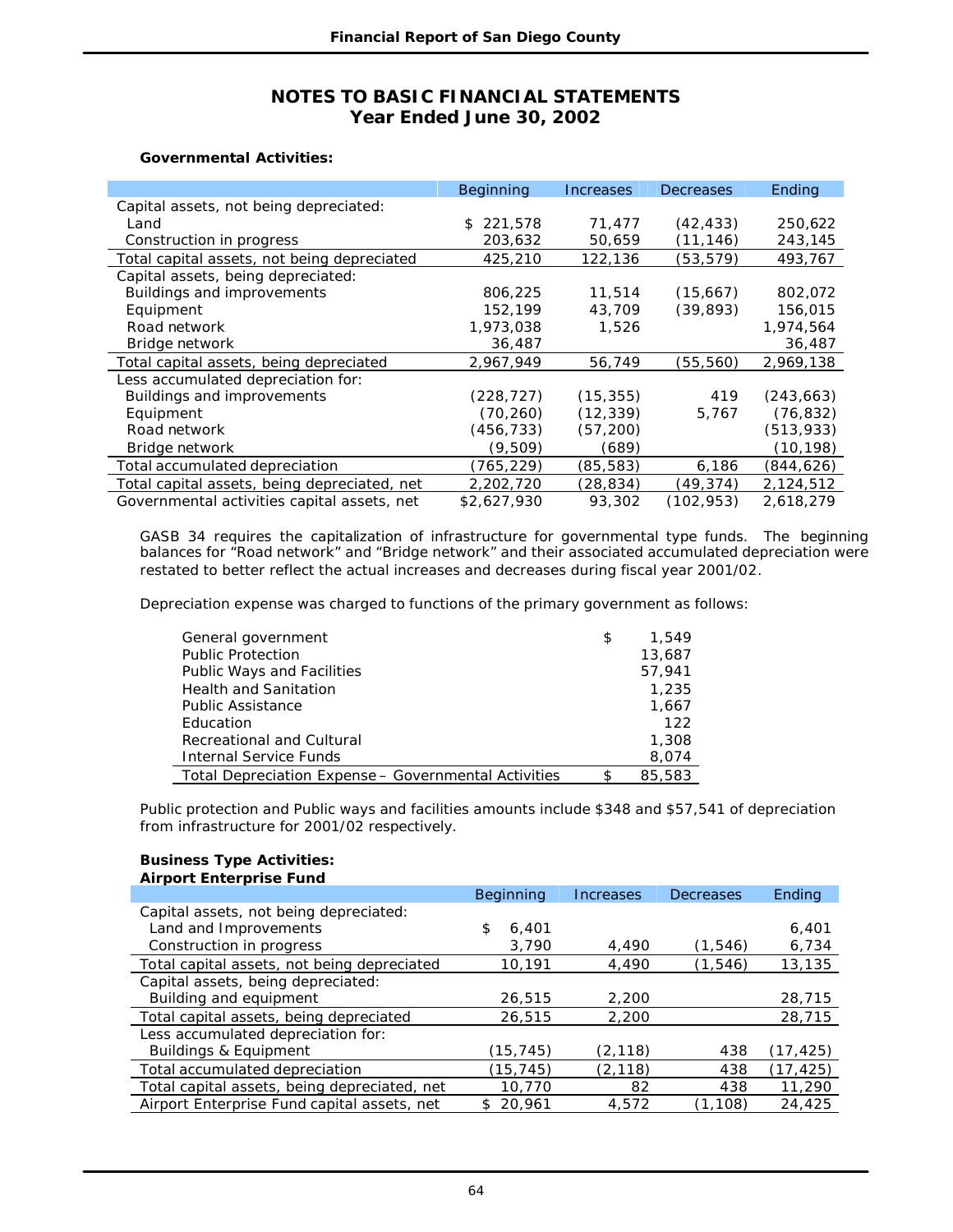| <b>Liquid Waste Enterprise Fund</b>          |           |           |           |        |
|----------------------------------------------|-----------|-----------|-----------|--------|
|                                              | Beginning | Increases | Decreases | Ending |
| Capital assets, not being depreciated:       |           |           |           |        |
| Land and Improvements                        | \$        | 20        |           | 20     |
| Total capital assets, not being depreciated  |           | 20        |           | 20     |
| Capital assets, being depreciated:           |           |           |           |        |
| Building and equipment                       | 184       | 714       |           | 898    |
| Total capital assets, being depreciated      | 184       | 714       |           | 898    |
| Less accumulated depreciation for:           |           |           |           |        |
| Buildings & Equipment                        | (111)     | (319)     |           | (430)  |
| Total accumulated depreciation               | (111)     | (319)     |           | (430)  |
| Total capital assets, being depreciated, net | 73        | 395       |           | 468    |
| Liquid Waste Enterprise capital assets, net  | 73<br>\$  | 415       |           | 488    |

### **Transit Enterprise Fund**

|                                              | Beginning | <b>Increases</b> | <b>Decreases</b> | Ending |
|----------------------------------------------|-----------|------------------|------------------|--------|
| Capital assets, being depreciated:           |           |                  |                  |        |
| Building and equipment                       | 10,503    | 1,284            | (11, 787)        |        |
| Total capital assets, being depreciated      | 10,503    | 1,284            | (11, 787)        |        |
| Less accumulated depreciation for:           |           |                  |                  |        |
| <b>Buildings &amp; Equipment</b>             | (6,191)   | (1,059)          | 7,250            |        |
| Total accumulated depreciation               | (6,191)   | (1,059)          | 7,250            |        |
| Total capital assets, being depreciated, net | 4,312     | 225              | (4, 537)         |        |
| Transit Enterprise Fund capital assets, net  | 4,312     | 225              | (4, 537)         |        |

### **Sanitation Districts**

|                                              | <b>Beginning</b> | <b>Increases</b> | Decreases | Ending    |
|----------------------------------------------|------------------|------------------|-----------|-----------|
| Capital assets, not being depreciated:       |                  |                  |           |           |
| Land and Improvements                        | 1,090<br>\$      |                  | (21)      | 1,069     |
| Construction in progress                     | 138              | 602              | (297)     | 443       |
| Total capital assets, not being depreciated  | 1,228            | 602              | (318)     | 1,512     |
| Capital assets, being depreciated:           |                  |                  |           |           |
| Building and equipment                       | 2,892            | 595              | (1,306)   | 2,181     |
| Infrastructure                               | 62,181           | 57               |           | 62,238    |
| Total capital assets, being depreciated      | 65,073           | 652              | (1,306)   | 64,419    |
| Less accumulated depreciation for:           |                  |                  |           |           |
| <b>Buildings &amp; Equipment</b>             | (2.064)          | (105)            | 355       | (1, 814)  |
| Infrastructure                               | (21, 471)        | (1,188)          |           | (22,659)  |
| Total accumulated depreciation               | (23,535)         | (1,293)          | 355       | (24, 473) |
| Total capital assets, being depreciated, net | 41,538           | (641)            | (951)     | 39,946    |
| Sanitation Districts capital assets, net     | 42,766           | (39)             | (1.269)   | 41,458    |

The infrastructure of \$62.2 million consists of sewer lines for the Sanitation Districts which were reported in previous years as buildings and equipment. The beginning balances for "Building and equipment" and "Infrastructure" and their associated accumulated depreciation were re classified to better reflect the actual increases and decreases during fiscal year 2001/02. Capital assets of the Transit Enterprise Fund (equipment of \$11.8 million and accumulated depreciation of \$7.3 million) were transferred to the Metropolitan Transit Development Board (MTDB). This transfer is presented as a decrease in building and equipment capital assets and accumulated depreciation in the above schedule.

### **(D) Lease Commitments**

The County has commitments under long-term property operating lease agreements for facilities used for operations. These leases do not meet the criteria for capitalization under FASB Statement 13. The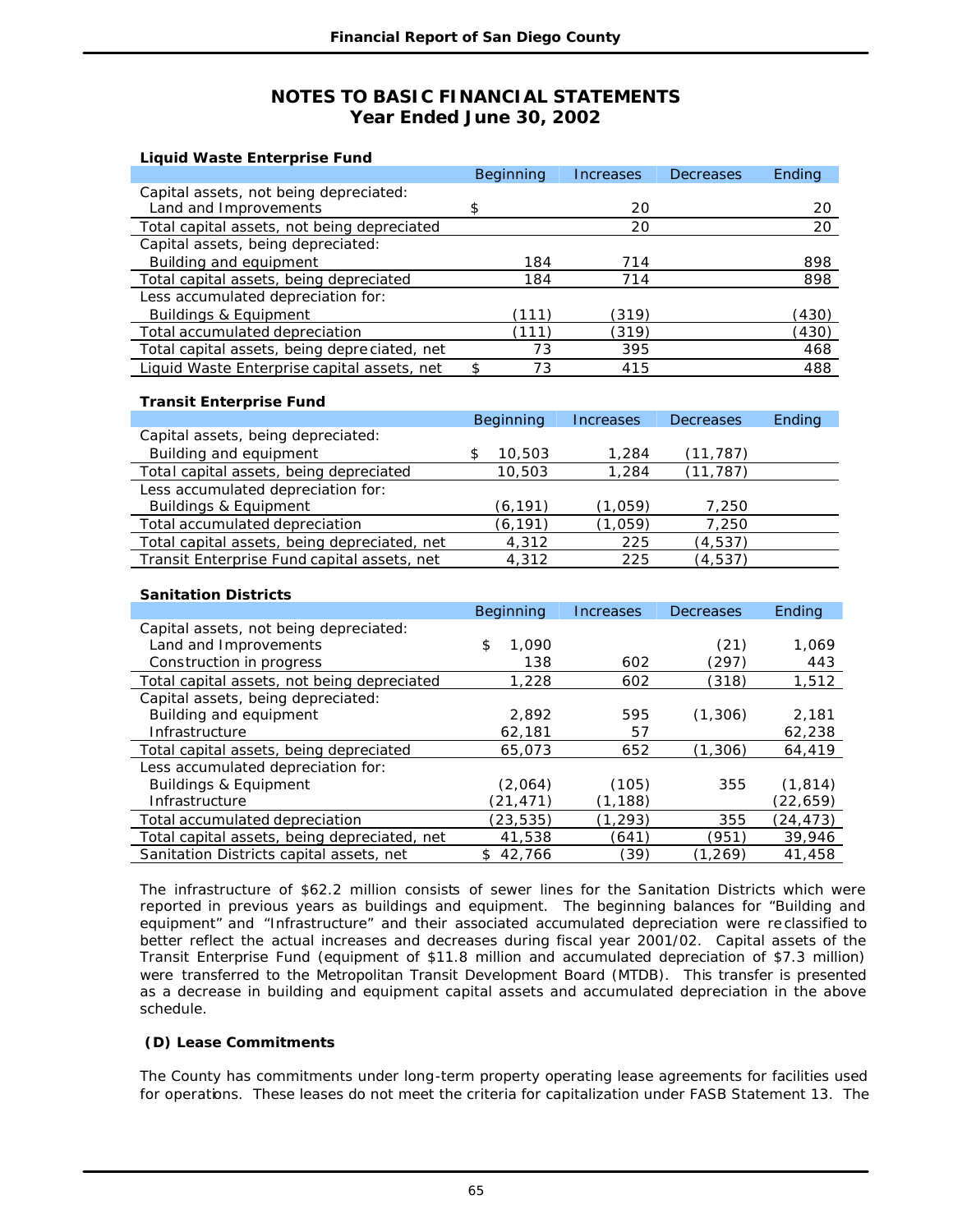County is the lessee under the terms of several non-cancelable operating leases for real property used to house certain County facilities. The combined rental cost for which the County is obligated under these leases is as follows (in thousands):

|                    | Minimum     |
|--------------------|-------------|
| <b>Fiscal Year</b> | Payments    |
| 2002/03            | 9.419<br>\$ |
| 2003/04            | 8,656       |
| 2004/05            | 7.246       |
| 2005/06            | 6.780       |
| 2006/07            | 5.646       |
| 2007/12            | 17,177      |
| 2012/14            | 7,503       |
| Total              | 62,427      |

Total rental expense for all real property operating leases for the year ended June 30, 2002, was approximately \$22.8 million.

In addition to real property leases, the County has also entered into long-term operating leases for personal property, a large portion of which represents data processing and duplicating equipment. Many of these leases are subject to annual adjustment based upon negotiations. Management expects that in the normal course of business, leases that expire will be renewed or replaced by other leases. Total rental expense for these operating leases for the year ended June 30, 2002, was approximately \$13.8 million.

Certain buildings and equipment are being leased under capital leases as defined in FASB Statement 13. The present value of the minimum lease obligation has been capitalized in the Statement of Net Assets and is reflected as a liability in that statement. The County assumes responsibility for all maintenance, repair, and structural modifications under the terms of the lease agreements.

|                                     | June 30, 2002  |
|-------------------------------------|----------------|
| <b>Capital Lease Property Class</b> | (In Thousands) |
| Structures and Improvements         | 42,480         |
| Equipment                           | 4.124          |
| Total                               | 46,604         |

Future minimum lease payments under capital leases consisted of the following at June 30, 2002 (in thousands):

|                                     | Minimum      |  |
|-------------------------------------|--------------|--|
|                                     | Lease        |  |
| <b>Fiscal Year</b>                  | Payment      |  |
| 2002/03                             | \$<br>7,762  |  |
| 2003/04                             | 5,368        |  |
| 2004/05                             | 4,464        |  |
| 2005/06                             | 4,348        |  |
| 2006/07                             | 3,785        |  |
| 2007/12                             | 15,722       |  |
| 2012/17                             | 15,280       |  |
| 2017/20                             | 9,191        |  |
| <b>Total Minimum Lease Payments</b> | 65,920       |  |
| Less: Amount Representing Interest  | (19, 316)    |  |
| Net Lease Payments                  | 46.604<br>\$ |  |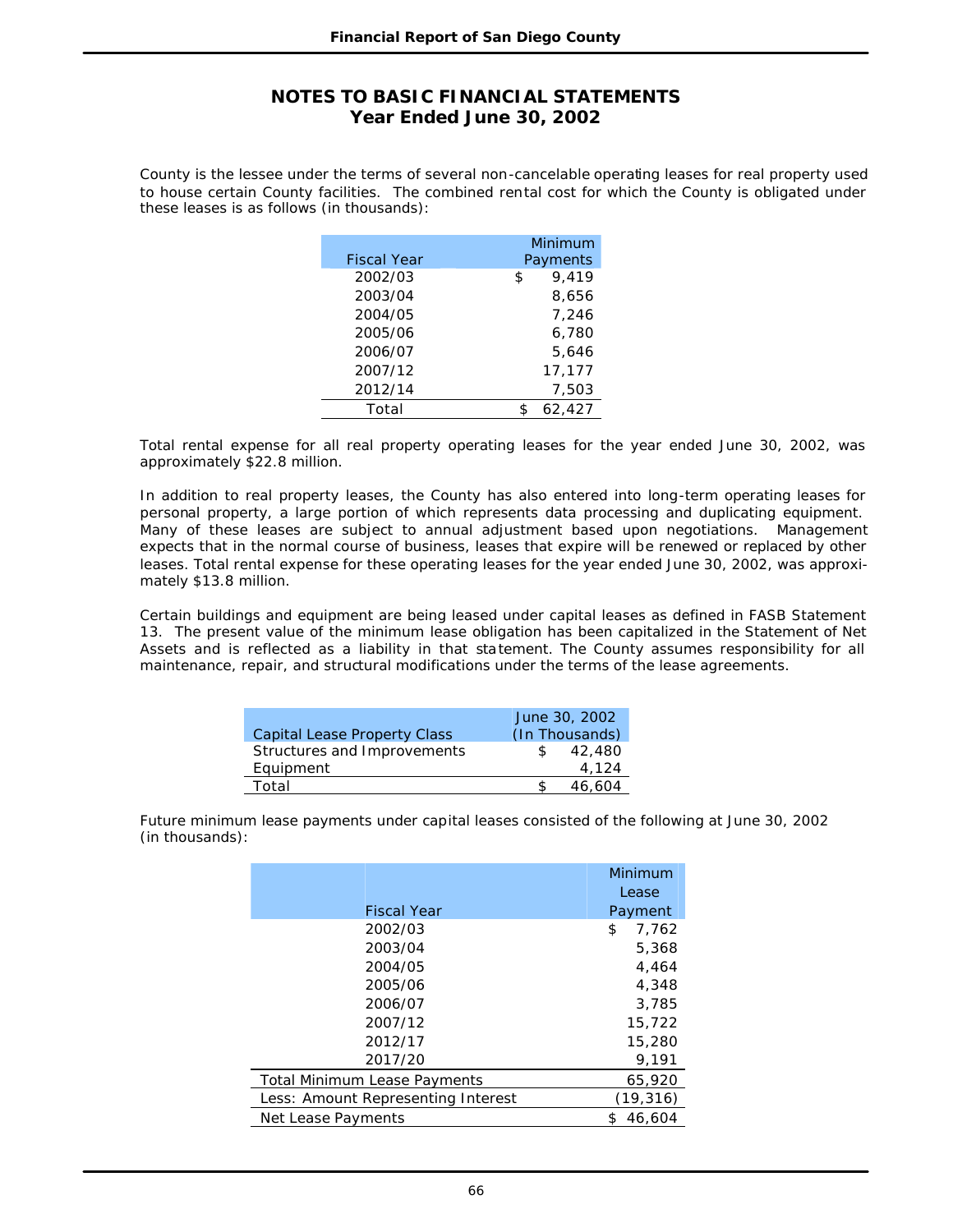## **(E) General Long-Term Debt**

General Long-Term Debt outstanding at June 30, 2002, consists of certificates of participation, capital lease obligations (See Note 3E), pension obligation bonds, contracts/loans payable, revenue bonds, arbitrage rebate, accumulated unpaid employee leave benefits (See Note 1F) and landfill closure costs as follows (in thousands):

|                                                              |             | Final    |             |             |
|--------------------------------------------------------------|-------------|----------|-------------|-------------|
| Obligation                                                   | Interest    | Maturity | Original    | Amount      |
|                                                              | Rate        | Date     | Amount      | Outstanding |
| San Diego County Capital Asset Leasing Corporation (SANCAL): |             |          |             |             |
| 1993 Certificates of Participation<br>issued March, 1993     | 3.00-5.75%  | 2013     | 7,640<br>\$ | \$<br>5,415 |
| 1993 Certificates of Participation<br>issued March, 1993     | 3.25-5.10%  | 2007     | 26,085      | 12,295      |
| 1993 Certificates of Participation<br>issued May, 1993       | 2.50-5.625% | 2012     | 203,400     | 112,945     |
| 1996 Certificates of Participation<br>issued May, 1996       | 4.30-5.50%  | 2018     | 52,230      | 41,630      |
| 1996 Certificates of Participation<br>issued December, 1996  | 4.00-6.00%  | 2019     | 37,690      | 34,375      |
| 1997 Certificates of Participation<br>issued June, 1997      | 4.00-4.80%  | 2004     | 28,035      | 8,385       |
| 1997 Certificates of Participation<br>issued July, 1997      | 4.00-5.00%  | 2025     | 80,675      | 73,745      |
| 1998 Certificates of Participation<br>issued January, 1999   | 4.00-4.94%  | 2022     | 73,115      | 63,115      |
| 1999 Certificates of Participation<br>issued September, 1999 | 3.60-4.75%  | 2009     | 15,010      | 12,475      |
| 2000 Certificates of Participation<br>issued May, 2000       | 4.50-5.125% | 2010     | 51,620      | 43,350      |
| 2002 Certificates of Participation<br>issued March, 2002     | 2.00-3.30%  | 2011     | 26,060      | 26,060      |
| <b>Total Certificates of Participation</b>                   |             |          | \$601,560   | \$433,790   |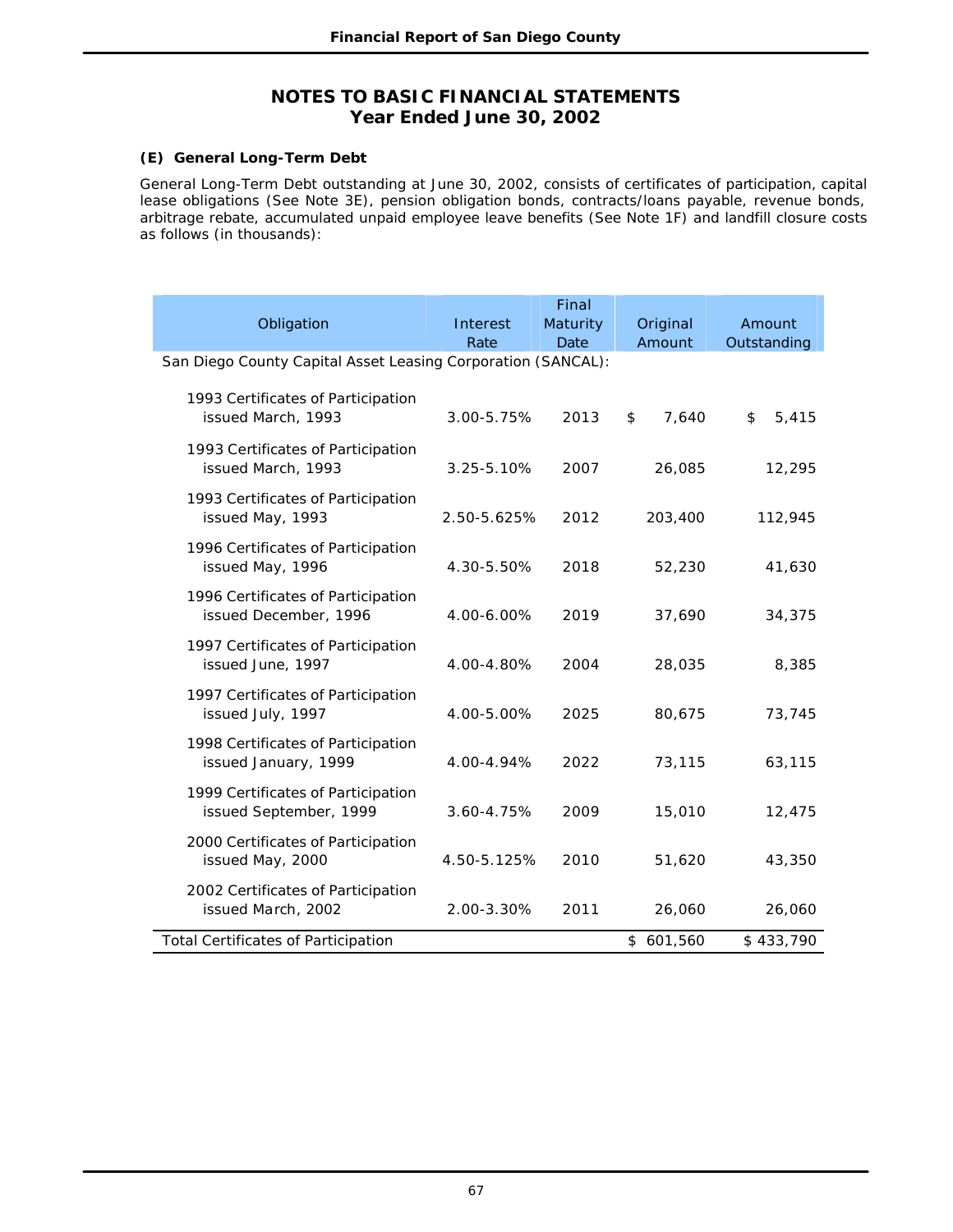| Obligation                                                                                                          | Interest<br>Rate | Final<br>Maturity<br>Date | Original<br>Amount | Amount<br>Outstanding |
|---------------------------------------------------------------------------------------------------------------------|------------------|---------------------------|--------------------|-----------------------|
| <b>Capitalized Leases:</b><br>San Diego Regional Building<br>Authority Lease beginning<br>September 2001<br>Others: | 2.15-5.25%       | 2019                      | 36,960<br>\$       | \$<br>36,960          |
| Various beginning dates from<br>August, 1997 to the present                                                         | 4.24-8.00%       | $2002 -$<br>2008          | 28,653             | 9,644                 |
| <b>Total Capitalized Leases</b>                                                                                     |                  |                           | 65,613             | 46,604                |
| Other Long-Term Obligations:<br>Calif. Integrated Waste Mgmt Board                                                  |                  |                           |                    |                       |
| Loans beginning December, 1995<br>Dept. of Transportation Loans                                                     | 5.83-5.87%       | 2016                      | 1,260              | 980                   |
| Beginning March, 2001<br><b>Taxable Pension Obligation Bonds</b>                                                    | 5.63%            | 2017                      | 3,584              | 3,297                 |
| Series A<br><b>Revenue Bonds</b>                                                                                    | $4.7 - 6.60%$    | 2007                      | 430,430            | 282,900               |
| Redevelopment Agency Series<br>1995                                                                                 | 4.75-6.75%       | 2020                      | 5,100              | 4,655                 |
| San Diego County Tobacco Asset<br>Securitization Corporation                                                        |                  |                           | 411,913            | 403,868               |
| Total Other Long-Term Obligations                                                                                   |                  |                           | 852,287            | 695,700               |
| Arbitrage Rebate                                                                                                    |                  |                           |                    | 836                   |
| <b>Accumulated Unpaid Employee</b>                                                                                  |                  |                           |                    |                       |
| Leave Benefits                                                                                                      |                  |                           |                    | 72,342                |
| Claims and Judgments                                                                                                |                  |                           |                    | 97,794                |
| Landfill Closure                                                                                                    |                  |                           |                    | 101,000               |
| Total Long-Term Debt                                                                                                |                  |                           |                    | \$1,448,066           |

The certificates of participation (COP) of the SANCAL non-profit corporation listed above are secured by annual base rental lease payments payable primarily by the County General Fund for use of the facilities constructed or equipment purchased from debt proceeds. There are also encumbrances on the facilities constructed with the proceeds of the SANCAL COP and the San Diego Regional Building Authority Bonds. The capital leases between the County and SANCAL have been eliminated for financial reporting purposes and the related assets and debt (e.g. certificates of participation of SANCAL) are reported as San Diego County's assets and debt, respectively.

Also, the County, in compliance with the Tax Reform Act of 1986 and subsequent U.S. Treasury Regulations, has performed arbitrage rebate calculations to determine probable amounts due to the Federal government. An estimate of probable arbitrage rebate in the amount of \$836 has been included in the Statement of Net Assets.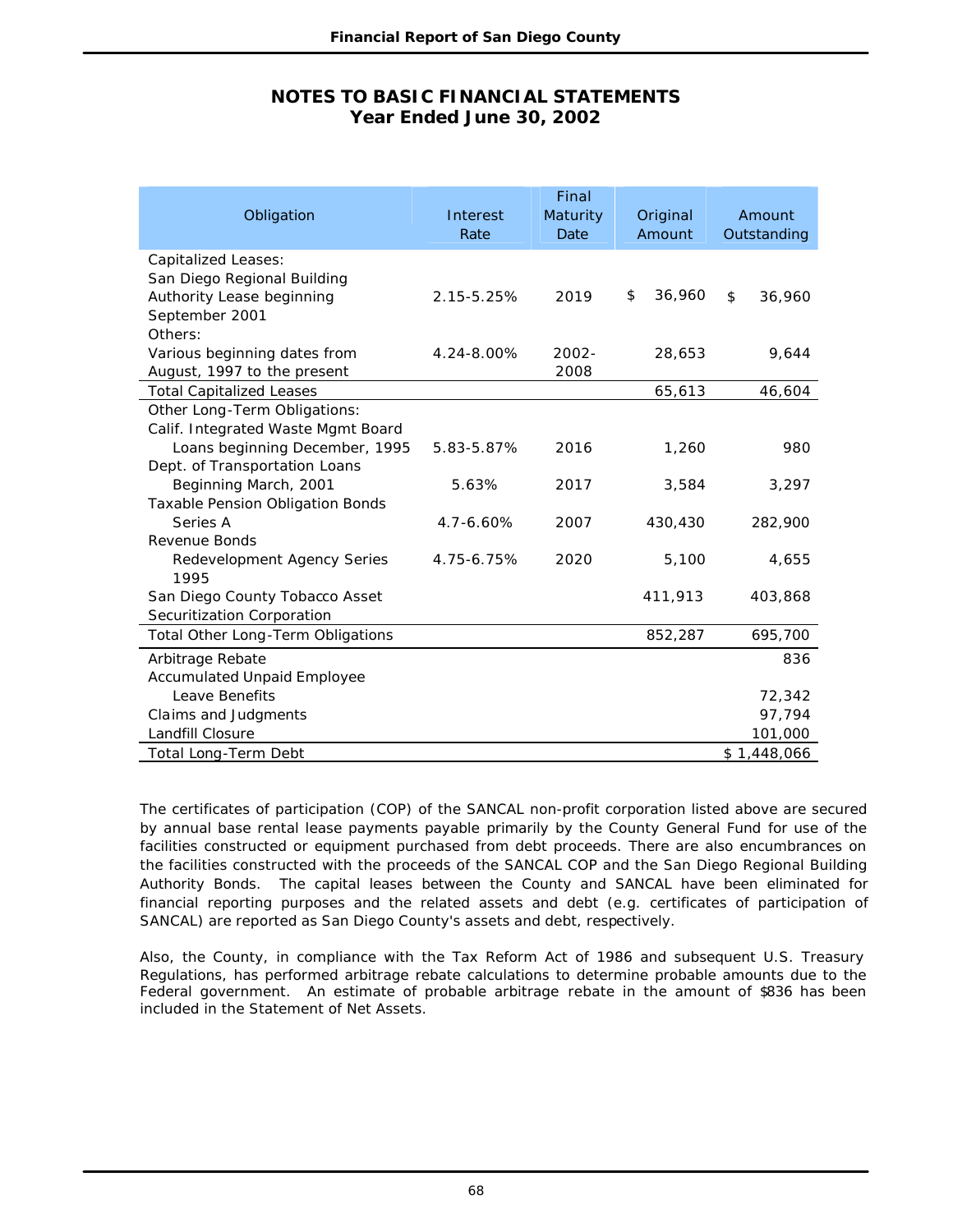Long-term liability activity for the year ended June 30, 2002 was as follows (in thousands):

| Obligation                     | Beginning<br><b>Balance</b> | <b>Additions</b> | <b>Reductions</b> | Ending<br><b>Balance</b> | Amounts<br>Due Within<br>One Year |
|--------------------------------|-----------------------------|------------------|-------------------|--------------------------|-----------------------------------|
| Bonds and Notes Payable:       |                             |                  |                   |                          |                                   |
| Certificates of Participation  | \$466,450                   | 26,060           | (58, 720)         | 433,790                  | 38,505                            |
| Redevelopment Agency           | 4,770                       |                  | (115)             | 4,655                    | 125                               |
| <b>Bonds</b>                   |                             |                  |                   |                          |                                   |
| San Diego County Tobacco       |                             | 411,913          | (8,045)           | 403,868                  |                                   |
| <b>Asset Securitization</b>    |                             |                  |                   |                          |                                   |
| Corporation                    |                             |                  |                   |                          |                                   |
| Taxable pension Obligation     | 317,345                     |                  | (34, 445)         | 282,900                  | 39,420                            |
| <b>Bonds</b>                   |                             |                  |                   |                          |                                   |
| Capital Loans                  | 4,490                       |                  | (213)             | 4,277                    | 213                               |
| <b>Total Bonds and Notes</b>   | 793,055                     | 437,973          | (101, 538)        | 1,129,490                | 78,263                            |
| Payable                        |                             |                  |                   |                          |                                   |
| Other Liabilities:             |                             |                  |                   |                          |                                   |
| Capitalized leases             | 83,012                      | 37.069           | (73, 476)         | 46,604                   | 5,744                             |
| Arbitrage Rebate               | 64                          | 791              | (19)              | 836                      | 135                               |
| Claims and Judgments           | 84,210                      | 13,584           |                   | 97,794                   | 32,760                            |
| <b>Compensated Absences</b>    | 70,759                      | 1,631            | (49)              | 72,342                   | 7,234                             |
| Landfill Closure               | 101,000                     |                  |                   | 101,000                  |                                   |
| <b>Total Other Liabilities</b> | 339,045                     | 53,075           | (73, 544)         | 318,576                  | 45,873                            |
|                                |                             |                  |                   |                          |                                   |
| Total                          | \$1,132,100                 | 491,048          | (175,082)         | 1,448,066                | 124,136                           |
|                                |                             |                  |                   |                          |                                   |

### **Business-Type Activities:**

#### **Sanitation Districts**

|                                         | <b>Beginning</b><br><b>Balance</b> | Additions | <b>Reductions</b> | Ending<br><b>Balance</b> | Amounts<br>Due Within<br>One Year |
|-----------------------------------------|------------------------------------|-----------|-------------------|--------------------------|-----------------------------------|
| Bonds and Notes Payable:                |                                    |           |                   |                          |                                   |
| <b>Sanitation Debt</b>                  | \$225                              |           | (25)              | 200                      | г,                                |
| <b>Total Sanitation Districts Long-</b> |                                    |           |                   |                          |                                   |
| <b>Term Liabilities</b>                 | \$225                              |           | (25)              | 200                      | г,                                |

The Bonds and Notes Payable ending balance of \$200 consists of \$5 and \$195 for the Julian Sanita tion and Spring Valley Sanitation, respectively.

### **Airport Fund**

|                              | <b>Beginning</b> |                  |                   | Ending         | Amounts    |
|------------------------------|------------------|------------------|-------------------|----------------|------------|
|                              | <b>Balance</b>   | <b>Additions</b> | <b>Reductions</b> | <b>Balance</b> | Due Within |
|                              |                  |                  |                   |                | One Year   |
| Compensated absences         | \$110            |                  | (8)               | 102            |            |
| Total Airport Fund Long-Term |                  |                  |                   |                |            |
| Liabilities                  | \$110            |                  | (8)               | 102            |            |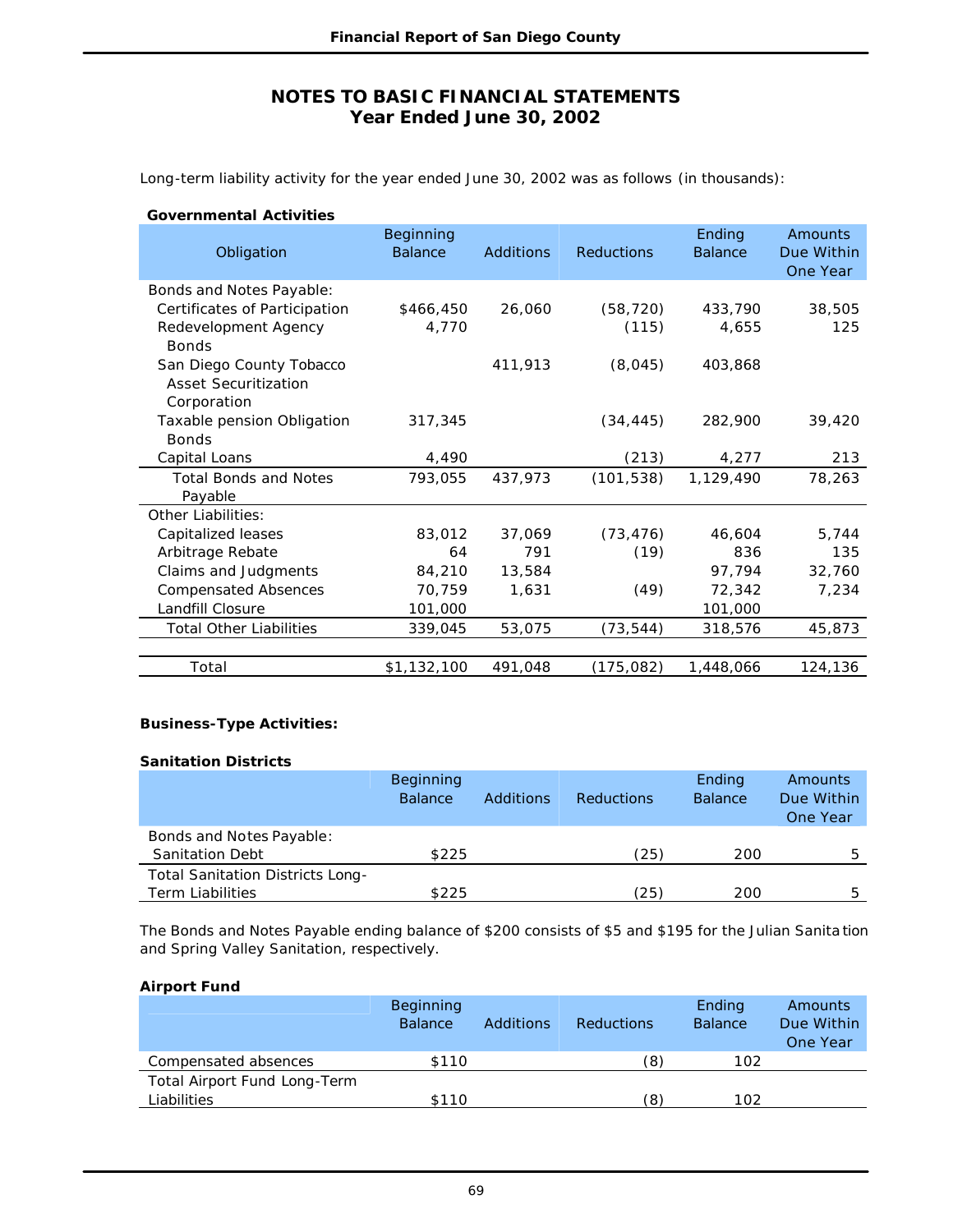| <b>Liquid Waste Fund</b>      |                                    |           |                   |                          |                                   |
|-------------------------------|------------------------------------|-----------|-------------------|--------------------------|-----------------------------------|
|                               | <b>Beginning</b><br><b>Balance</b> | Additions | <b>Reductions</b> | Ending<br><b>Balance</b> | Amounts<br>Due Within<br>One Year |
| Compensated absences          | \$168                              |           |                   | 175                      |                                   |
| Total Liquid Waste Fund Long- |                                    |           |                   |                          |                                   |
| <b>Term Liabilities</b>       | \$168                              |           |                   | 175                      |                                   |

The loan payable by the San Diego County Tobacco Asset Securitization Corporation to the Tobacco Securitization Authority of Southern California is due and payable, along with accrued interest, on December and June, as payments from the State of California are received by the County for the County's share of the Tobacco Settlement Payments (See Note 5I). Although this loan payable is not an obligation of the County, Governmental Accounting Standards Board Statement No. 14 (GASB 14) requires the County to record the transactions of the Corporation, including the loan payable on the County's financial statements, as the Corporation meets the criterion to be treated as a blended component unit.

The following is a schedule of debt service requirements to maturity, for Long-Term Debt outstanding at June 30, 2002 (in thousands) excluding capital leases. Accumulated unpaid employee leave benefits and Landfill Closure are excluded since they are not estimable due to the timing of payments.

| Fiscal<br>Years<br>Ending<br>June 30 | Principal     | Interest    | Total       |
|--------------------------------------|---------------|-------------|-------------|
| 2003                                 | \$78,263,360  | 38,306,071  | 116,569,431 |
| 2004                                 | 83,720,017    | 33,925,349  | 117,645,366 |
| 2005                                 | 87.997.419    | 29,006,169  | 117,003,588 |
| 2006                                 | 96,439,820    | 23.673.445  | 120,113,265 |
| 2007                                 | 102,832,221   | 17,832,992  | 120,665,213 |
| 2008-2012                            | 154,292,128   | 47.701.605  | 201,993,733 |
| 2013-2017                            | 57.697.315    | 23,114,240  | 80.811.555  |
| 2018-2022                            | 43,615,000    | 10,218,338  | 53,833,338  |
| 2023-2027                            | 20,765,000    | 2,008,975   | 22,773,975  |
| Total                                | \$725,622,280 | 225,787,184 | 951,409,464 |

### **Prior Year Defeasance of Debt**

In prior years, the County defeased certain lease revenue bonds/certificates of participation (COPs) by placing the proceeds of the original issue plus additional County contributions in an irrevocable trust to provide for all future debt service payments on the old obligations. Accordingly, the trust account assets and the liability for the defeased obligations are not included in the County's financial statements. At June 30, 2002, \$64.2 million of bonds/COPs outstanding are considered defeased.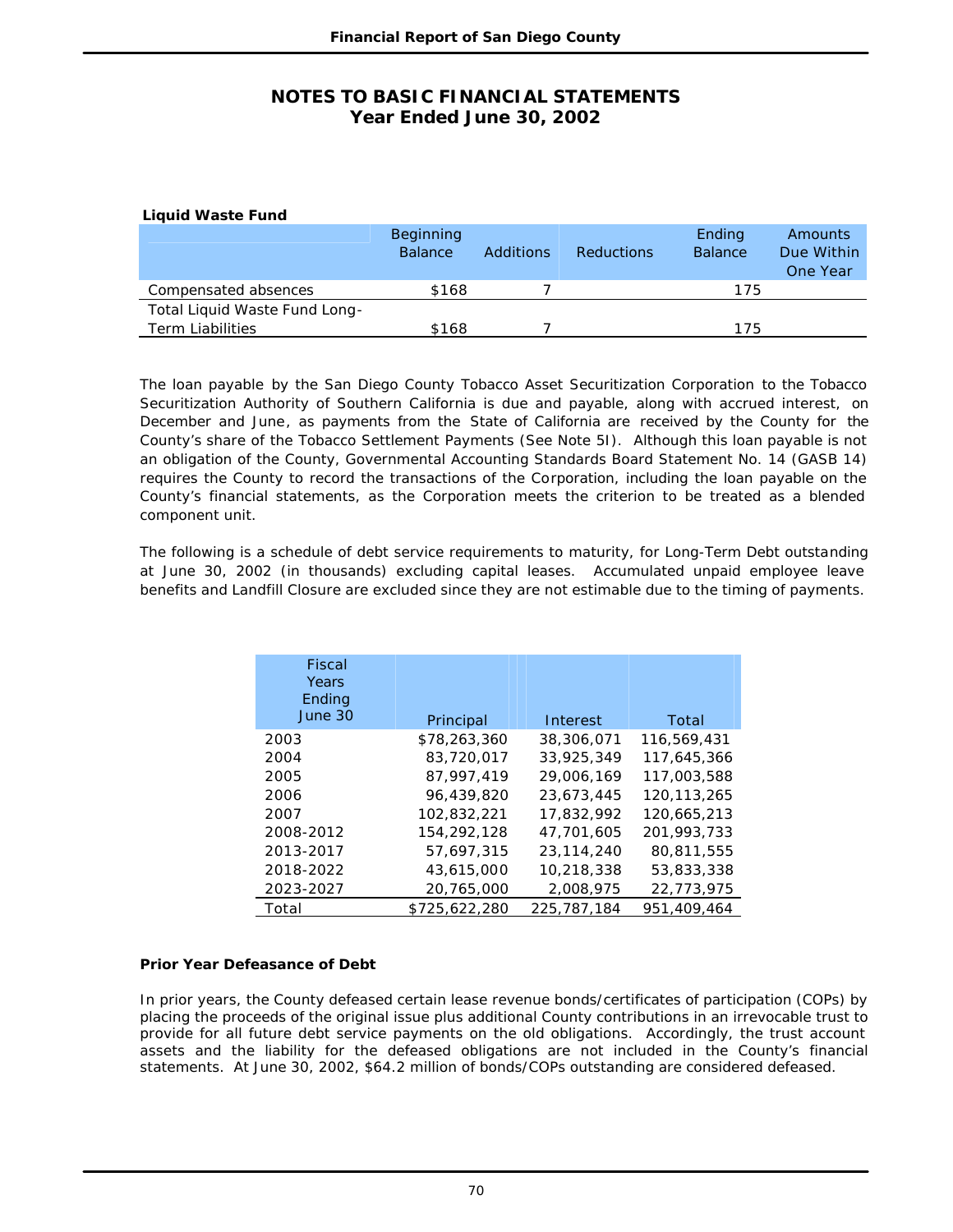### **Advance Refunding of Long-Term Debt**

San Diego Regional Building Authority (SDRBA)

On September 27, 2001, the SDRBA (Authority) issued approximately \$37 million of fixed rate certificates of participation (COP), to defease the 1991 Metropolitan Transit System Tower (MTS) refunding COP. The Authority has entered into a lease with the County of San Diego for the occupancy and use of the property. The County makes base rental payments to the Authority as per the Base rental schedule (debt service schedule). The County has entered into a sublease with the Metropolitan Transit Development Board (MTDB) to lease the 9<sup>th</sup>, 10<sup>th</sup>, and certain portions of the first floor. Therefore, MTDB pays to the County 27.61% of the principal and interest payment due on the COP. The Authority issued the COP's to take advantage of the low interest rate market thereby reducing total debt service requirements by \$8.4 million, resulting in an economic gain of approximately \$5 million.

San Diego County Capital Asset Leasing Corporation (SANCAL)

On February 27, 2002 SANCAL issued \$26.1 million of fixed rate Certificates of Participation (COP) for the prepayment in full of the Motorola equipment lease to achieve cost savings as a result of the low interest rate market. This fixed rate debt has a minimum rate of 2% and a maximum rate of 5%. The net proceeds were used to current refund a 1996 third party lease of \$39.8 million for equipment as part of a regional public safety/public services wireless radio communication system. The COP issued by the Corporation were secured by a long-term capital lease between the County and the Corporation. The net proceeds of \$25.4 million (less underwriting fees and issuance costs of \$601) and a County contribution of \$2.4 million were used to defease the third party debt. The liability for

the COP issued by SANCAL and long-term capital lease between the County and the Corporation are reported on the Statement of Net Assets. Annual budgetary savings of approximately \$425,000 over the next nine years was achieved with an economic gain (difference between the present value on the old and new debt) of an estimated amount of \$1.3 million.

### **Inactive Landfill Closure Costs**

The County maintains 17 waste disposal sites that were closed prior to 1985. Consistent with State and Federal regula tions pertaining to closed landfills, post-closure costs for these landfills, including facilities maintenance and groundwater monitoring over a 30-year period, are estimated at \$101 million in current year costs. This amount has been recorded in the Statement of Net Assets. Actual costs may be higher due to inflation, changes in technology or changes in regulations. The County has funded this liability from cash reserves realized in prior years.

### **(F) Business Type Long-Term Debt**

Business type long-term debt consists of loans payable, contracts payable, and unpaid accumulated employee leave benefits. A schedule of business type long-term debt is as follows (in thousands):

|                                    |          | Final    |          | Amount      |
|------------------------------------|----------|----------|----------|-------------|
| Obligation                         | Interest | Maturity | Original | Outstanding |
|                                    | Rate     | Date     | Amount   | 6/30/2001   |
| Julian Sanitation Loan             | 5.3%     | 2003     | 61       | 5           |
| Contract Payable Spring Valley     |          |          |          | 195         |
| <b>Unpaid Accumulated Employee</b> |          |          |          |             |
| Leave Benefits                     |          |          |          | 277         |
| <b>Total Business Type</b>         |          |          |          |             |
| Long-Term Debt                     |          |          |          | \$477       |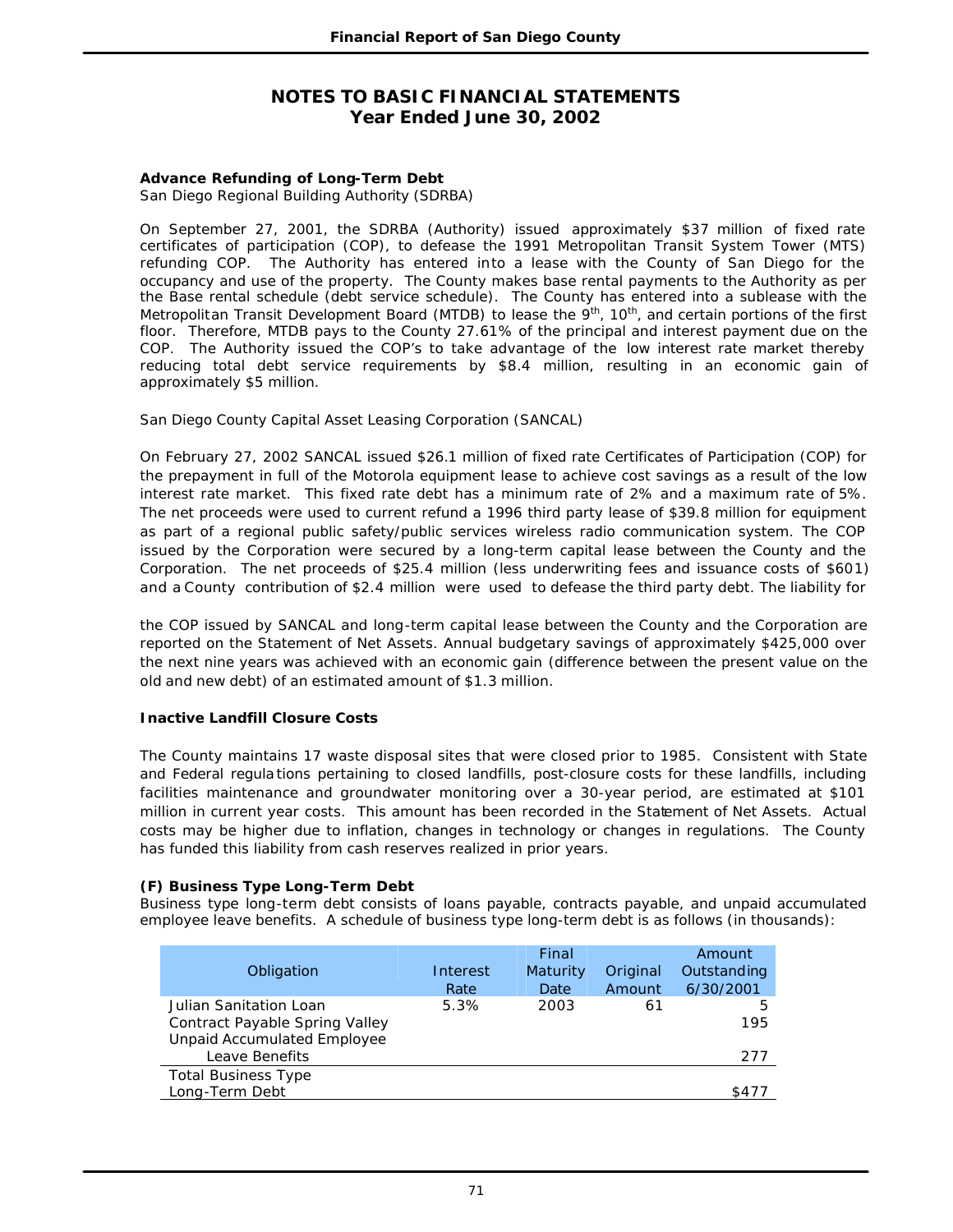The following is a schedule of debt service requirements to maturity, including interest, for proprietary fund types loans outstanding at June 30, 2002. Accumulated unpaid employee leave benefits are excluded because they are not estimable due to timing of payments. Long-term claims payable are also excluded since they are based on estimates, which are uncertain as to the probable date of payment (in thousands):

| Year Ending |       |
|-------------|-------|
| June 30     | Loans |
| 2003        | 5     |

### **(G) Special Assessment Debt**

The County Treasurer/Tax Collector acts as an agent for property owners and bondholders in collecting and forwarding special assessment monies. The County is not obligated for repayment of any special assessment bonds and all special assessment debt is solely the obligation of various separate governmental agencies. The amount of special assessment debt outstanding for which the County is a fiduciary is \$17.6 million at June 30, 2002.

### **(H) Component Unit Information**

Following is a summary of all component units' financial position and results of operations as of and for the year ended June 30, 2002 (in thousands):

#### **Condensed Statement of Net Assets**

|                           | Children &<br>Families<br>Commission |         | <b>Tobacco</b><br>Authority | Total<br>Component<br><b>Units</b> |
|---------------------------|--------------------------------------|---------|-----------------------------|------------------------------------|
| Assets:                   |                                      |         |                             |                                    |
| Equity in pooled cash and | \$                                   | 133,176 |                             | 133,176                            |
| investments               |                                      |         |                             |                                    |
| Cash with fiscal agents   |                                      |         | 51,889                      | 51,889                             |
| Accounts receivable       |                                      | 7,687   |                             | 7,687                              |
| Internal balances         |                                      | 233     |                             | 233                                |
| Long-term receivables     |                                      |         | 403,868                     | 403,868                            |
| Deferred charges          |                                      |         | 16,387                      | 16,387                             |
| <b>Total Assets</b>       |                                      | 141,096 | 472,144                     | 613,240                            |
| Liabilities               |                                      |         |                             |                                    |
| Accounts payable          |                                      | 889     |                             | 889                                |
| Accrued interest          |                                      |         | 2,113                       | 2,113                              |
| Long-term liabilities:    |                                      |         |                             |                                    |
| Due within one year       |                                      |         | 3,385                       | 3,385                              |
| Due in more than one year |                                      |         | 455,410                     | 455,410                            |
| <b>Total Liabilities</b>  |                                      | 889     | 460,908                     | 461,797                            |
| Net Assets:               |                                      |         |                             |                                    |
| Restricted                |                                      |         |                             |                                    |
| Unrestricted              |                                      | 140,207 | 11,236                      | 151,443                            |
| <b>Total Net Assets</b>   | \$                                   | 140,207 | 11,236                      | 151,443                            |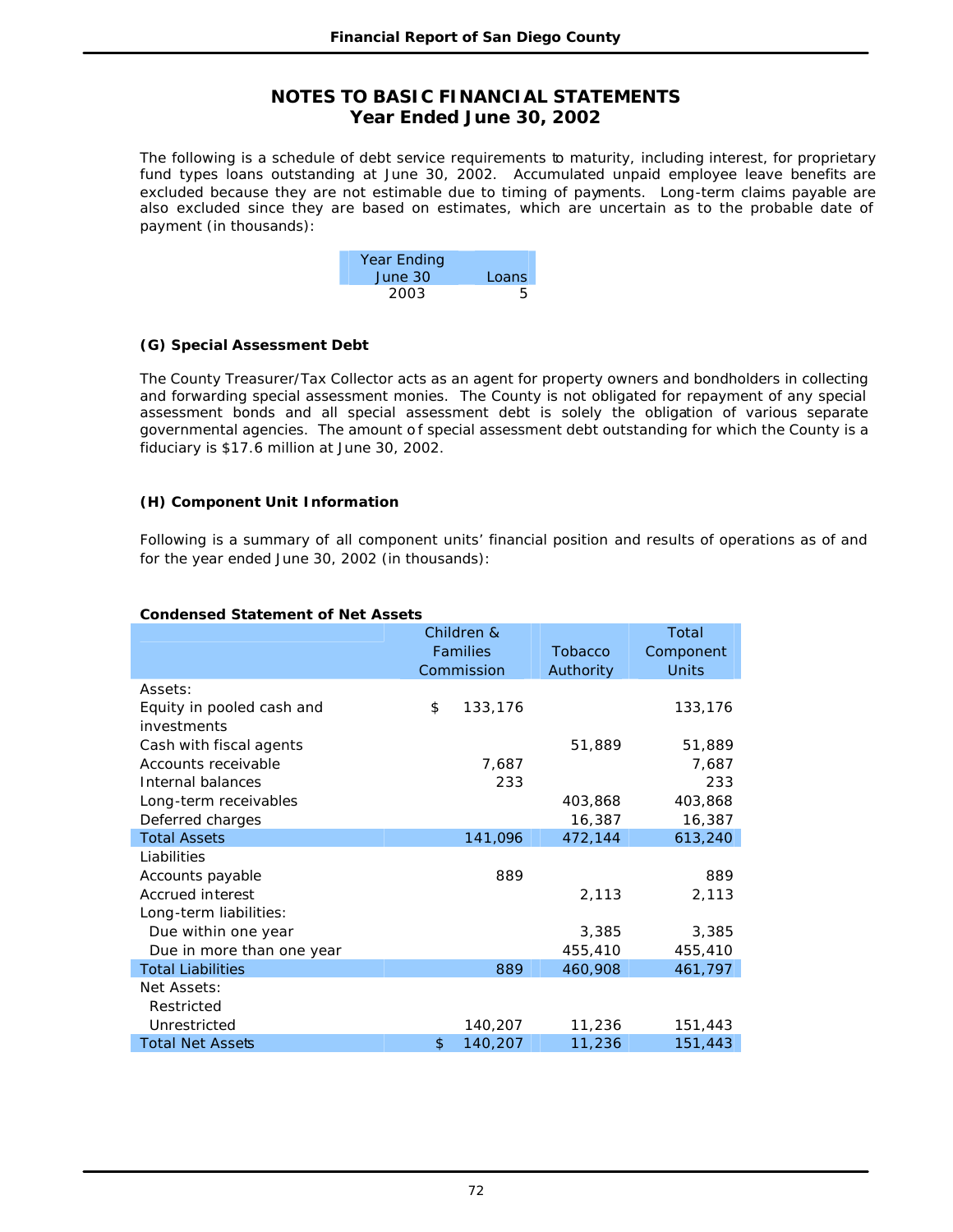| <b>Condensed Statement of Activities</b>   |                         |                            |               |                 |                              |              |
|--------------------------------------------|-------------------------|----------------------------|---------------|-----------------|------------------------------|--------------|
|                                            |                         |                            |               |                 | Net (Expense) Revenue and    |              |
|                                            |                         | Program                    | Revenues      |                 | <b>Changes in Net Assets</b> |              |
|                                            |                         | Charges                    | Operating     | Children and    |                              |              |
|                                            |                         | for                        | Grants &      | <b>Families</b> | <b>Tobacco Joint</b>         |              |
|                                            | <b>Expenses</b>         | <b>Services</b>            | Contributions | Commission      | Authority                    | <b>Total</b> |
| <b>Children and Families</b><br>Commission |                         |                            |               |                 |                              |              |
| <b>Health &amp; Sanitation</b>             | \$18,974                | 123                        | 1,668         | (17, 183)       |                              | (17, 183)    |
| <b>Tobacco Authority</b>                   |                         |                            |               |                 |                              |              |
| General                                    | 366                     |                            | 5,408         |                 | 5,042                        | 5,042        |
| Debt Service                               | 12,842                  |                            |               |                 | (12, 842)                    | (12, 842)    |
| <b>Total Tobacco</b>                       | 13,208                  |                            | 5,408         |                 | (7, 800)                     | (7,800)      |
| Authority                                  |                         |                            |               |                 |                              |              |
| <b>Tobacco Corporation</b>                 |                         |                            |               |                 |                              |              |
| <b>Debt Service</b>                        | 18,160                  |                            | 18,160        |                 |                              |              |
|                                            |                         |                            |               |                 |                              |              |
| <b>Total Component</b>                     |                         |                            |               |                 |                              |              |
| <b>Units</b>                               | 49,523                  |                            |               |                 |                              | (24, 983)    |
|                                            | <b>General Revenues</b> |                            |               |                 |                              |              |
|                                            | Taxes                   |                            |               | 40,940          |                              | 40,940       |
|                                            | Interest                |                            |               | 4,636           | 19,036                       | 23,672       |
|                                            |                         | Total general revenues and |               |                 |                              |              |
|                                            | transfers               |                            |               | 45,576          | 19,036                       | 64,612       |
|                                            |                         | Change in net assets       |               | 28,393          | 11,236                       | 39,629       |
|                                            | Net assets - beginning  |                            |               | 111,814         |                              | 111,814      |
|                                            | Net assets - ending     |                            |               | 140,207<br>\$   | 11,236                       | 151,443      |

## **(I) Interfund Receivables, Payables and Transfers**

Transfers In/Transfers Out at June 30:

| From                                      | To                            | Amount      |
|-------------------------------------------|-------------------------------|-------------|
| General                                   | Nonmajor Governmental Funds   | \$147,397   |
|                                           | <b>Enterprise Funds</b>       | 198         |
|                                           | <b>Internal Service Funds</b> | 12,230      |
| <b>Tobacco Securitization</b>             | General Fund                  | 27,261      |
| <b>Tobacco Securitization Corporation</b> | <b>Tobacco Securitization</b> | 411,913     |
| Nonmajor Governmental Fund                | General Fund                  | 437,864     |
|                                           | Nonmajor Governmental Funds   | 159,582     |
|                                           | <b>Enterprise Funds</b>       | 503         |
|                                           | Internal Service Funds        | 47          |
| <b>Enterprise Funds</b>                   | Nonmajor Governmental Funds   | 1,060       |
| <b>Internal Service Funds</b>             | General Fund                  | 785         |
|                                           | Nonmajor Governmental Funds   | 2,643       |
|                                           | <b>Internal Service Funds</b> | 37          |
| Total                                     |                               | \$1,201,520 |

The purpose of these Transfers was primarily for reimbursement of project costs, lease payments, initiation fees, bank activity posting and replacement costs.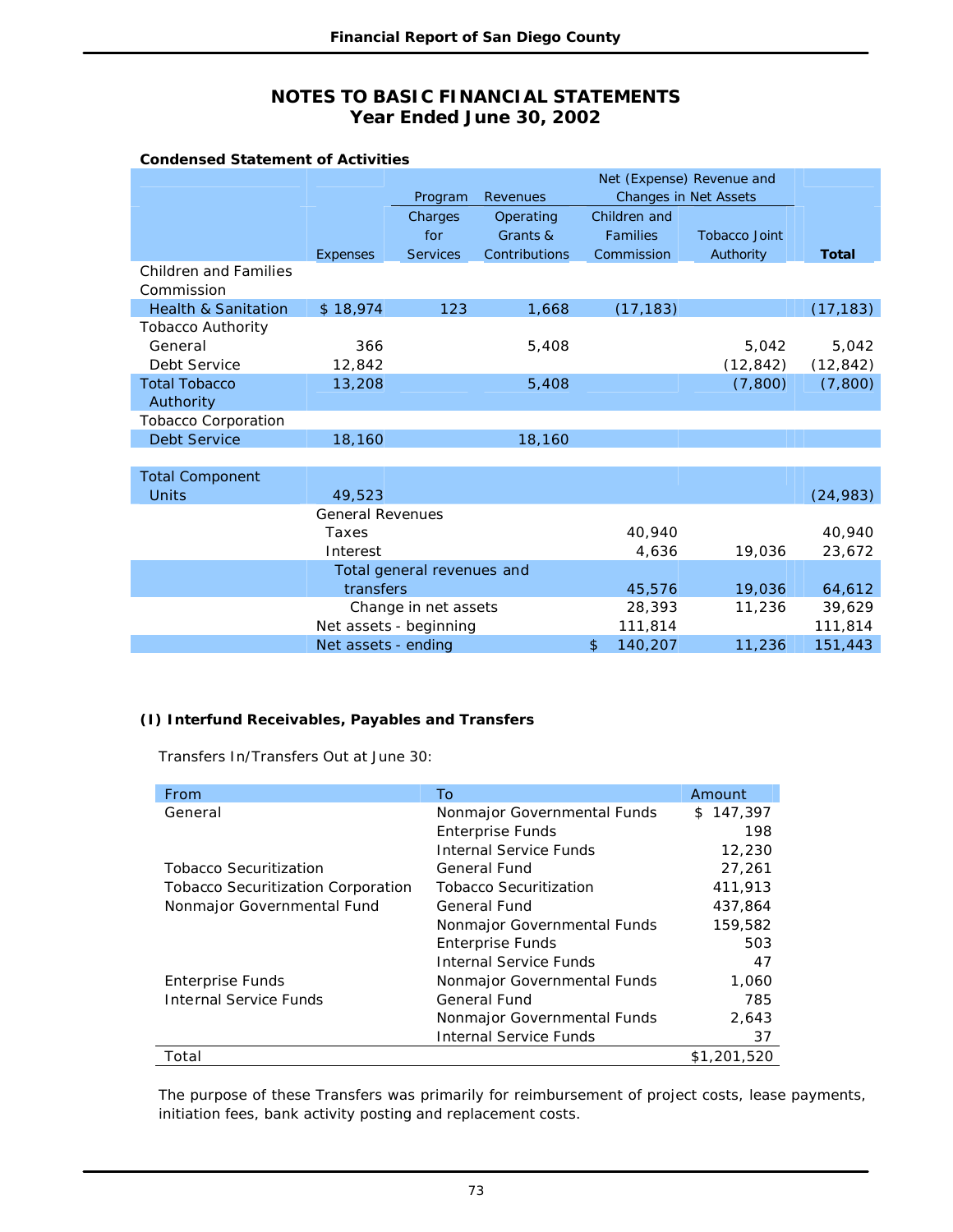| Due To/Due From other Funds at June 30:   |                               |             |
|-------------------------------------------|-------------------------------|-------------|
| Receivable Fund                           | Payable Fund                  | Amount      |
| General                                   | <b>Tobacco Securitization</b> | \$<br>4,802 |
|                                           | Nonmajor Governmental Funds   | 101,885     |
|                                           | <b>Enterprise Funds</b>       | 58          |
|                                           | <b>Internal Service Funds</b> | 58,122      |
|                                           | Trust & Agency Funds          | 33,829      |
| <b>Tobacco Securitization Corporation</b> | Trust & Agency Funds          | 20          |
| Nonmajor Governmental Fund                | <b>General Fund</b>           | 5,656       |
|                                           | Nonmajor Governmental Funds   | 2,964       |
|                                           | <b>Enterprise Funds</b>       | 446         |
|                                           | <b>Internal Service Funds</b> | 706         |
|                                           | Trust & Agency Funds          | 20,260      |
| <b>Enterprise Funds</b>                   | General Fund                  | 45          |
|                                           | Nonmajor Governmental Funds   | 554         |
|                                           | Enterprise                    | 420         |
|                                           | <b>Internal Service Funds</b> | 189         |
|                                           | Trust & Agency Funds          | 543         |
| <b>Internal Service Funds</b>             | General Fund                  | 12,467      |
|                                           | Nonmajor Governmental Funds   | 1,662       |
|                                           | <b>Enterprise Funds</b>       | 152         |
|                                           | <b>Internal Service Funds</b> | 750         |
|                                           | Trust & Agency Funds          | 10,461      |
| Trust & Agency Funds                      | <b>General Fund</b>           | 4,984       |
|                                           | Nonmajor Governmental Funds   | 9,096       |
|                                           | <b>Enterprise Funds</b>       | 1           |
|                                           | <b>Internal Service Funds</b> | 254         |
|                                           | Trust & Agency Funds          | 43,740      |
| Total                                     |                               | \$314,066   |

### Advances To/From at June 30:

|                                               | Advances      | Advances           |
|-----------------------------------------------|---------------|--------------------|
|                                               | To            | From               |
|                                               | Other Funds   | <b>Other Funds</b> |
| General Fund                                  | \$<br>689     |                    |
| Nonmajor Governmental Funds                   |               |                    |
| Flood Control District                        | 103           |                    |
| <b>County Service Districts</b>               |               | 410                |
| Nonprofit Corporation - Debt Service          | 447           |                    |
| Redevelopment Agency - Debt Service           |               | 287                |
| Redevelopment Agency - Capital Projects       |               | 10,277             |
| <b>Enterprise Funds</b>                       |               |                    |
| Airport                                       | 9.637         |                    |
| <b>Sanitation Districts</b>                   | 135           | 296                |
| Internal Service Funds                        |               |                    |
| Special District Loans                        | 259           |                    |
| Total Advances To - Advances From Other Funds | 11,270<br>SS. | 11,270             |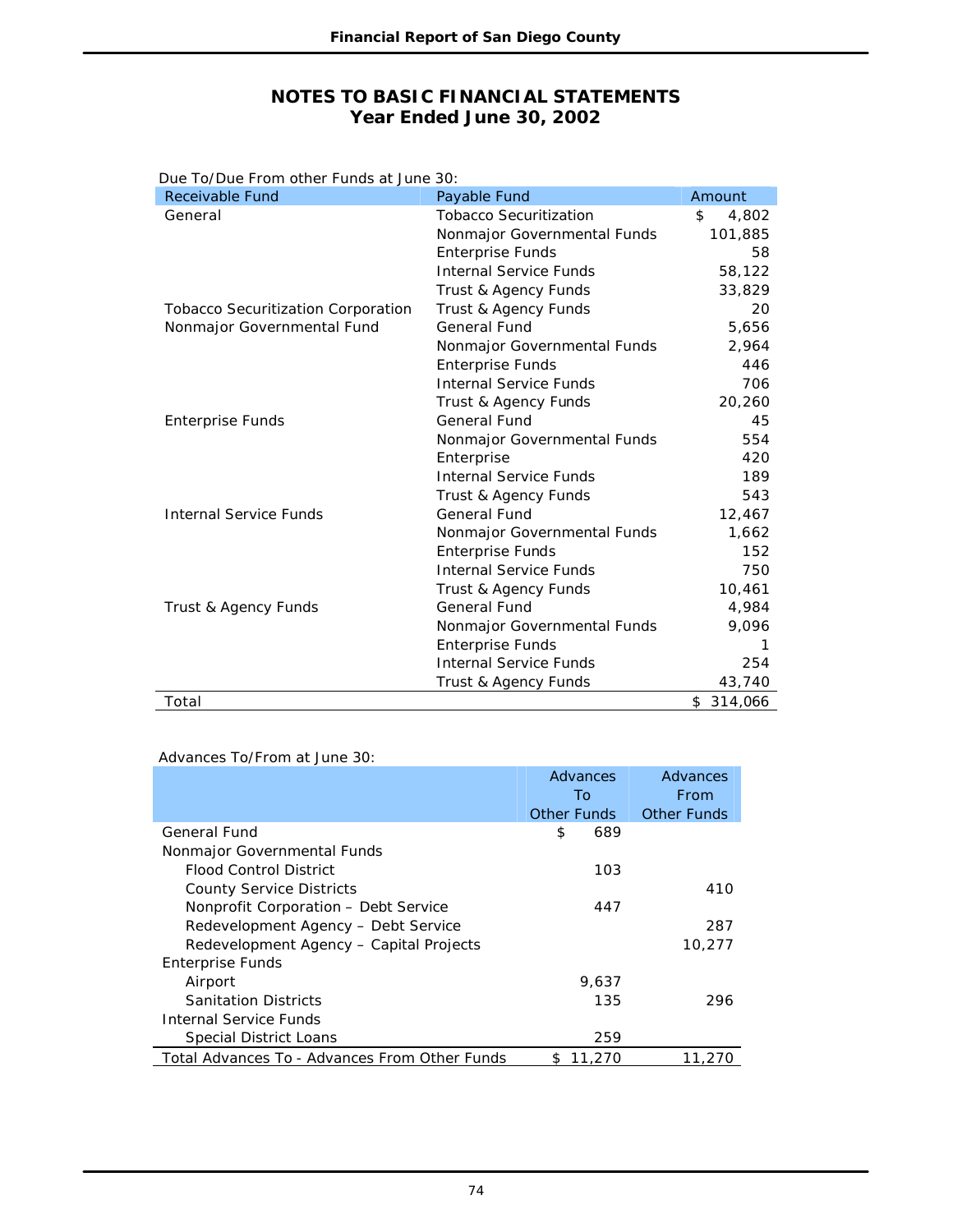## **(J) Divestiture of the County Transit System**

On February 13, 2002, the Board of Supervisors approved divestiture of the County Transit System to the Metropolitan Transit Development Board (MTDB) to be effective on June 28, 2002. The County accounted for the transit system in the Transit Enterprise Fund. Capital assets valued at \$4.5 million (\$11.8 million less accumulated depreciation of \$7.3 million) were removed from the books and transferred to MTDB. All outstanding contracts were assigned to MTDB. At June 30, 2002, a liability of \$3.8 million was established to reflect cash and equivalents held in the Transit Fund pending disposition instructions from San Diego Association of Governments.

# **(5) Other Note Disclosures**

### **(A) Commitments and Contingencies**

### **(1) Litigation**

In addition to the accrued liability for litigation and Workers Compensation claims described in Note 4B, the County has a potential liability of \$56 million that could result if unfavorable final decisions were rendered in numerous lawsuits to which the County is a named defendant. Appropriations are budgeted annually for those portions of obligations coming due that fiscal year. Estimates of potential liabilities described above include estimates of claims incurred but not reported at June 30, 2002.

### **(2) Unrecorded Leave Benefits**

County employees have unrecorded accumulated benefits of approximately \$115.8 million in sick leave. These benefits are not payable to employees upon termination and are normally liquidated in future years as employees elect to use their benefits as prescribed by Civil Service rules and regulations. Accumulated vacation, sick leave, and compensatory time -off for which employees are eligible for payment upon separation have been recorded as current or long-term liabilities in the appropriate proprietary funds and the Statement of Net Assets as described in Note 1G.

### **(3) Tax and Revenue Anticipation Notes**

On July 3, 2002, the County issued \$135 million of Tax and Revenue Anticipation Notes to finance fiscal year 2002/03 General Fund cash flow requirements. The notes are scheduled to mature on July 31, 2003.

### **(4) Teeter Obligation Commercial Paper Notes**

From November 1995 through June 2002, the County issued \$96.1 million in taxable and \$242.4 million in tax-exempt commercial paper notes (CP) to provide ongoing financing for tax apportionments to taxing jurisdictions within the County in the amount of delinquent secured property taxes due these districts. The notes are secured by delinquent secured property tax collections. No CP can be issued for a period longer than 270 days. At June 30, 2002, the outstanding balances of CP were \$9.9 and \$50.2 million for taxable and tax-exempt notes, respectively.

### **(5) Third Party Debt**

Mortgage Revenue Bonds, Certificates of Participation, Industrial Development Revenue Bonds and Reassessment District Improvement Bonds as described below, together with interest thereon, are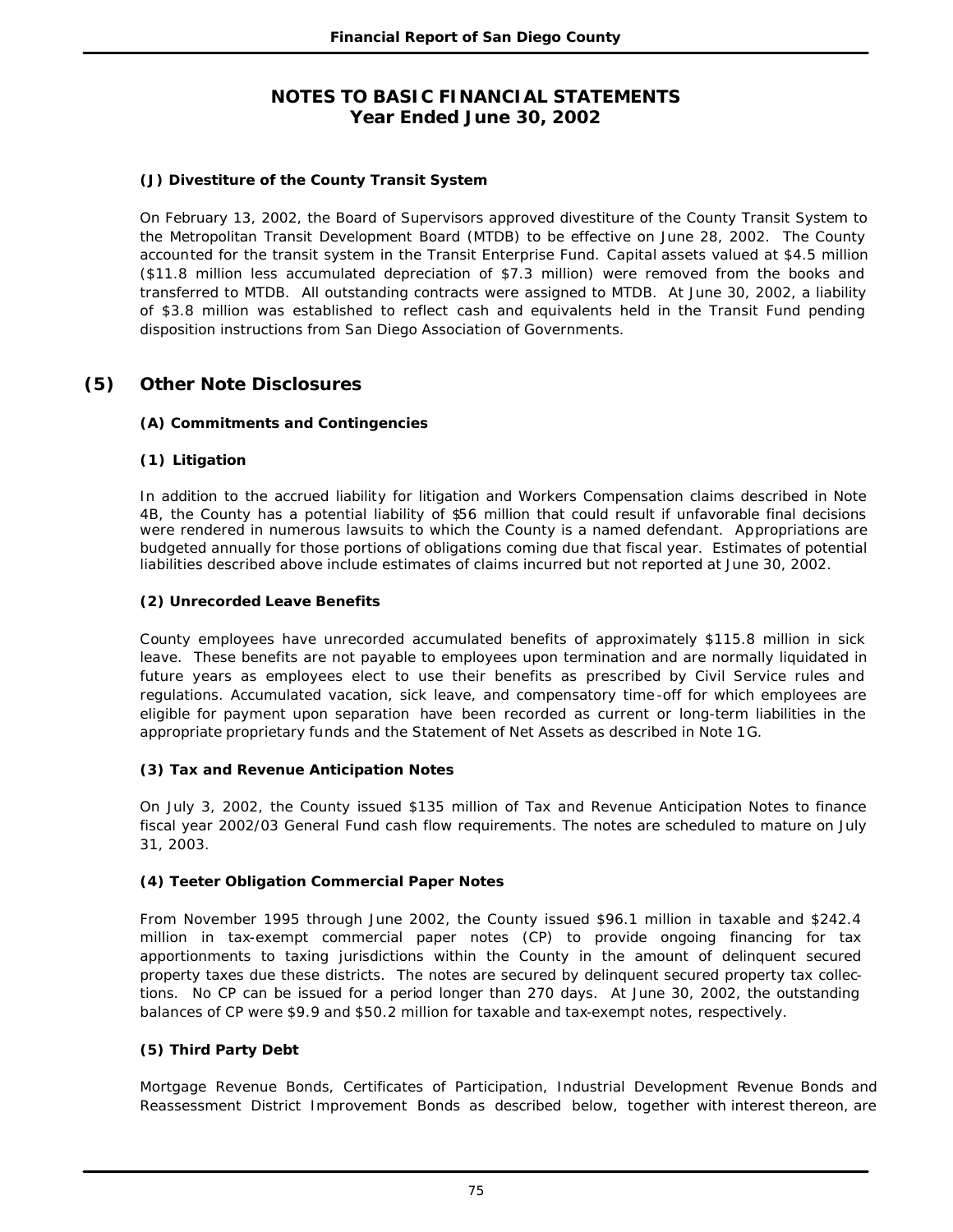limited obligations of the County payable solely from bond proceeds, revenues and other amounts derived solely from home mortgage and health institutions, developer loans secured by first deeds of trust, irrevocable letters of credit, irrevocable surety bonds and tax assessments. In the opinion of County officials, these bonds and certificates are not payable from any revenues or assets of the County, and neither the full faith and credit nor the taxing authority of the County, the State or any political subdivision thereof is obligated to the payment of the principal or interest on the bonds. Accordingly, no liability for these bonds have been recorded in the Statement of Net Assets.

### **Mortgage Revenue Bonds**

Multi-family Housing Revenue Bonds are issued to provide construction and permanent financing to developers of multi-family residential rental projects located in the County to be partially occupied by persons of low or moderate income. Between December 1985 and June 2002, the County issued \$49.7 million of Mortgage Revenue Bonds of which \$40.2 million were still outstanding as of June 30, 2002.

### **Certificates of Participation**

The County has implemented a conduit program whereby the County is the issuer of tax-exempt bonds and loans the proceeds to a qualifying for profit or nonprofit organization. These organizations make payments to the County equal to the debt service on the bonds. Beginning in April 1998, \$112 million in Certificates of Participation have been issued to provide funding for construction of capital improvements and refunding of prior obligations for a hospital and medical center located within the County. In December 1998, the County entered into a lease agreement with the San Diego Natural History Museum to issue \$15 million of COPs to finance certain museum improvements. In September 1999, the County entered into a lease agreement with the Burnham Institute to issue \$51.5 million of COPs to finance the purchase of real property. In March 2000, the County entered into a lease agreement with the San Diego Museum of Art to issue \$6 million of COPs to finance certain museum improvements. In April 2000, the County entered into a lease with the Salk Institute to issue \$15 million of COPs to finance the acquisition, construction and equipping of certain research facilities. In May 2001, the County entered into a lease agreement with the University of San Diego to issue \$36.9 million of COPs to finance certain capital improvements for the University. As of June 30, 2002, \$231.3 million of such COPs are still outstanding.

### **Reassessment District Improvement Bonds**

Reassessment District Improvement Bonds were issued to provide for refunding an earlier issuance of Improvement Bonds for an assessment district. The district issued \$28.8 million of Improvement Bonds in July 1991 to finance the acquisition of certain infrastructure improvements specially benefiting properties within an assessment district. In July 1997, the district issued \$21.8 million of Reassessment Bonds to refund the original issuance, of which \$17.7 million were still outstanding as of June 30, 2002.

## **(6) Federal Programs**

The County participates in a number of federal financial assistance programs. Although these programs have been audited through June 30, 2000, in accordance with the provisions of the Single Audit Act of 1996, the resolution of previously identified questioned costs has not occurred. The amount, if any, of expenditures which may be disallowed by the granting agencies cannot be determined at this time, although the County expects such amounts, to be immaterial.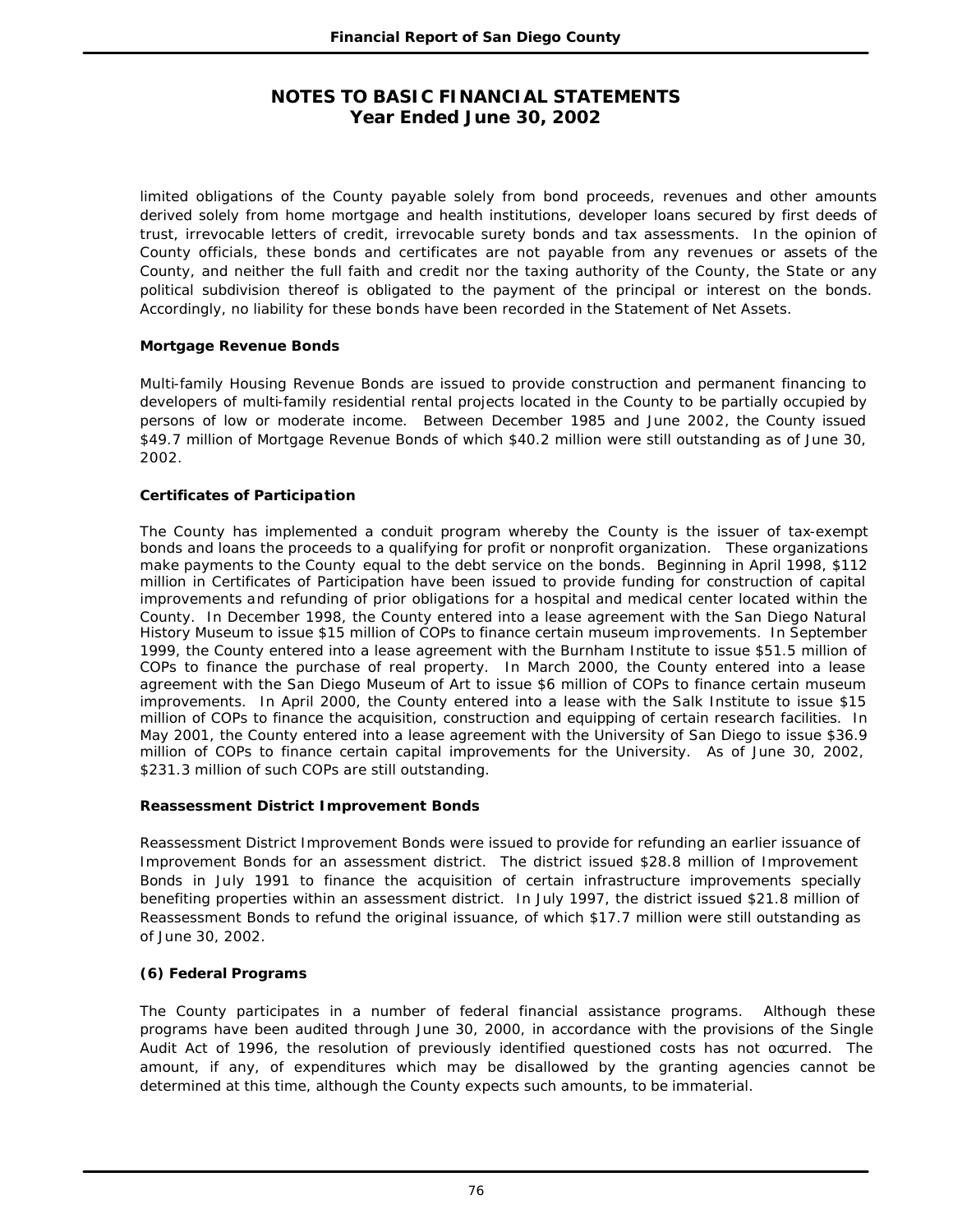## **(7) SDCERA**

SDCERA is party to financial instruments with off-balance sheet risk to generate earnings and stabilize excess earnings from active management of fixed income securities and common stocks. Managed futures contracts include, but are not limited to, contracts for delayed delivery of securities, commodities, or currencies in which the seller agrees to make delivery at a specified future date of a specified instrument at a specified price or yield. Risks arise from the possible inability of counterparties to meet the terms of their contract. The risks of loss from these off-balance sheet financial instruments include minimal credit risks, but include the possibility that future changes in market prices may make such financial instruments less valuable (market risk). Not reflected in the pension trust fund financial statements are commit ments to acquire real estate for investment totaling \$63.5 million and alternative equity for \$108.6 million.

### **(8) Deposits for Other Agencies**

The Treasurer is a named paying agent for various bonds issued by other agencies, e.g., school districts, pursuant to the bond covenants. The proceeds from these issues are deposited with financial institutions as guaranteed investment contracts in accordance with the provisions of the bond resolution and contractual relationships between the Treasurer and these financial institutions. The amounts deposited belong to the specific agency which issued the bonds and are not assets of the County reporting entity and are not held in the County's external investment pool. The County has no liability with respect to these issues.

## **(B) Risk Management**

The County operates a Risk Management Program, whereby it is self-insured for premises liability at medical facilities, medical malpractice, errors and omissions, false arrest, forgery, and general liability. The County purchases insurance for property damage, certain casualty claims, public officials bond, employee dishonesty, faithful performance, volunteers, excess workers' compensation (for losses greater than \$1 million), airport comprehensive, and loss of money and securities based upon site locations. Earthquake insurance coverage decreased from \$75 million to \$50 million. Settlements in the areas covered have not exceeded insurance coverage for each of the past three fiscal years. During fiscal year 1994/95, the County established an Internal Service Fund (ISF) to report all of its uninsured risk management activities. Risk management liabilities are reported when it is probable that a loss has occurred and the amount of that loss can be reasonably estimated. An actuarial evaluation was used to determine the public liability and workers compensation total risk liability at June 30, 2002. At June 30, 2002, the amount of these liabilities, including an estimate for claims incurred but not reported, was estimated at \$97.8 million, including \$16.1 million in public liability and \$81.7 million in workers' compensation. The County began allocating the cost of providing claims The County began allocating the cost of providing claims service to all its operating funds as a "premium" charge expressed as a percentage of payroll beginning fiscal year 1996/97. Changes in the balances of claim liabilities for fiscal year 2000/01 and 2001/02 were as follows (in thousands):

| <b>Fiscal Year</b> | Beginning-<br>$Of-1$<br>Fiscal-Year<br>Liability | Current-Year<br>Claims and<br>Changes in<br><b>Estimates</b> | Claim<br>Payments | Balance at<br>Fiscal<br>Year-End |
|--------------------|--------------------------------------------------|--------------------------------------------------------------|-------------------|----------------------------------|
| 2000/01            | 59,523                                           | 51,593                                                       | (26,906)          | 84,210                           |
| 2001/02            | 84,210                                           | 46,344                                                       | (32,760)          | 97.794                           |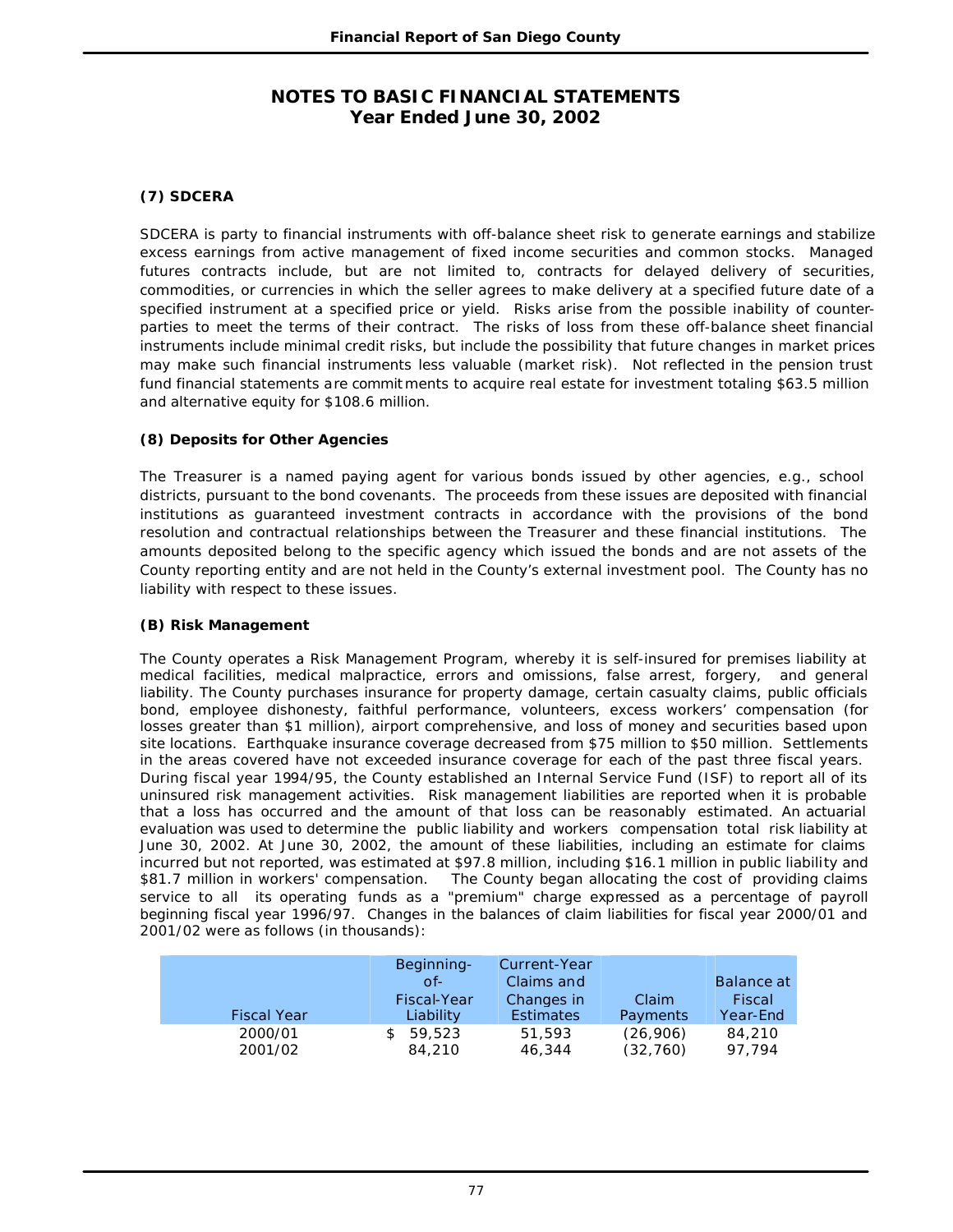### **(C) Joint Venture**

The County is a participant with 16 incorporated cities in a joint venture to operate an emergency services organization for the purpose of providing regional planning and mutual assistance in the event of an emergency or disaster in the region including accidents involving hazardous waste. The organization is governed by the Unified Disaster Council composed of one voting member from each represented jurisdiction. A contractual agreement requires that the cities provide one- half of the total required funding each year. The County, by agreement, also provides one-half of the required yearly funding. Any participant may terminate participation in the agreement by giving 120 days notice prior to the beginning of the next fiscal year. Total participant co ntributions for the 2001/02 fiscal year were \$403,840. The organization had a cumulative surplus of \$223,902 at June 30, 2002. Separate financial statements for the joint venture may be obtained from the County Chief Financial Officer/Auditor and Controller.

### **(D) Jointly Governed Organizations**

The County Board of Supervisors jointly governs two service authorities, the Service Authority for Abandoned Vehicles and the Service Authority for Freeway Emergencies (S.A.F.E.). These Authorities are governed by two seven-member boards, consisting of representatives from the city councils of the incorporated cities within the County and two members of the County Board of Supervisors. The purpose of the authorities is to provide for the removal of abandoned vehicles on streets and highways and to provide for freeway emergency call boxes on major freeways within the County, respectively. Funding for the authorities is derived from vehicle license fee surcharges, which are collected by the State and deposited into the County Treasury. The County provides minimal administrative staff support for these authorities.

The County Board of Supervisors and the San Diego City Council jointly govern the San Diego Workforce Partnership (the "Partnership"). The Partnership's Board of Directors consists of two members of the County Board of Supervisors, two members from the San Diego City Council and one member of a charitable organization. The purpose of the Partnership is to provide employment training to area residents. Funding for such training is provided by State and Federal grants.

The County also jointly governs the San Dieguito River Valley Authority, the Serra Cooperative Library System, Southern California Regional Training and Development Center, and the Van Horn Regional Treatment Facility. The governing boards of these entities consist of representatives from the County and/or other regional governments and other counties. The County does not appoint a voting

majority to the above boards. Services provided by these entities include park land acquisition, coordination of library services, regional governmental training, and treatment of emotionally disturbed youth.

### **(E) San Diego County Employees' Retirement System**

### **(1) Plan Description**

The SDCERA administers a multi-employer plan which, provides retirement, disability, and death benefits for plan members and beneficiaries pursuant to the County Retirement Law of 1937, as enacted and amended by the State legislature. The plan is integrated with the Federal Social Security System. Cost-of-living adjustments are provided to members and beneficiaries at the discretion of the SDCERA Board of Retirement. SDCERA issues a publicly available financial report that includes financial statements and required supplementary information for the pension plan. The financial report may be obtained by writing to the San Diego County Employees Retirement Association, 401 West A Street, Suite 1300, San Diego, California 92101 or by calling (619) 515-0130.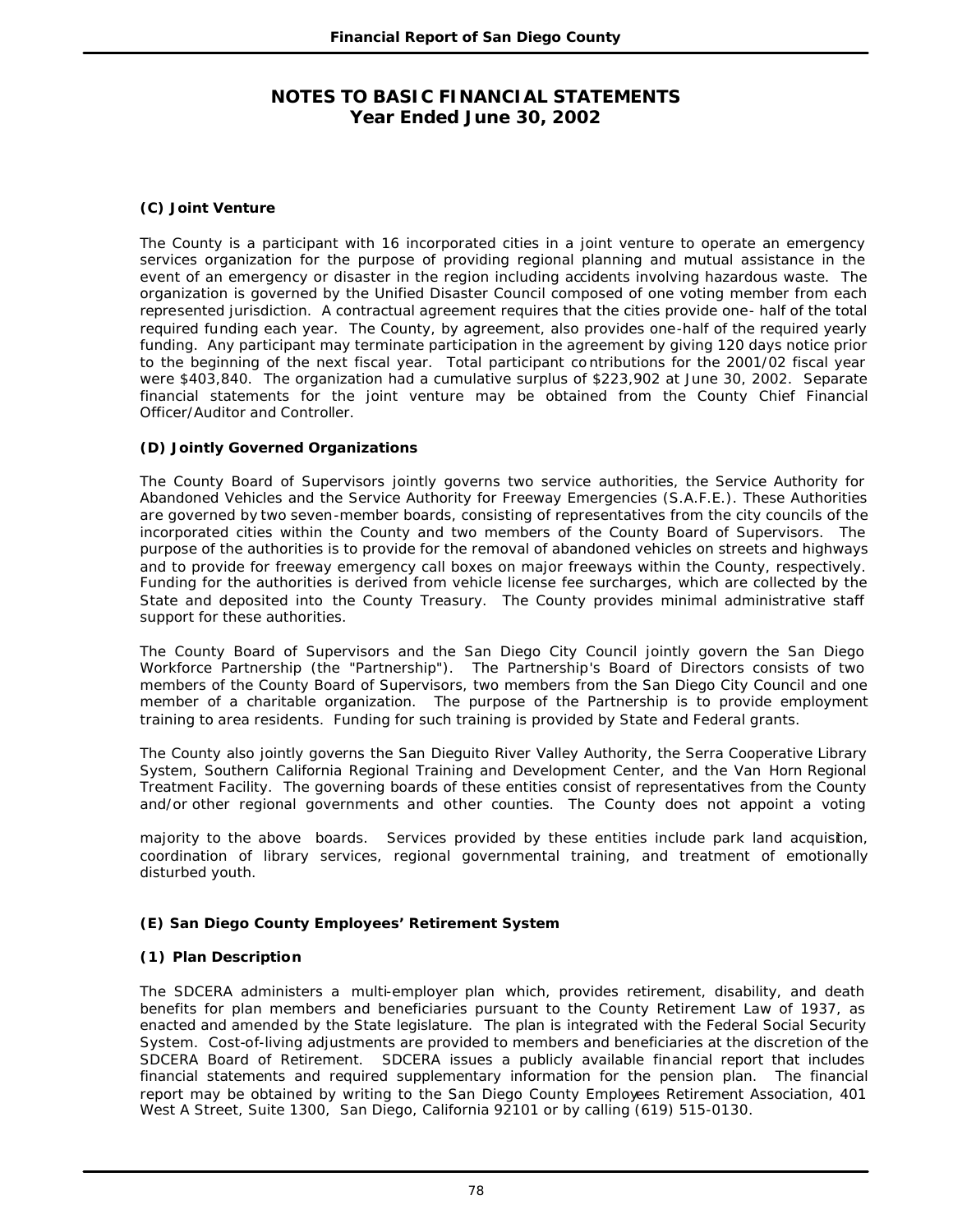### **(2) Basis of Accounting and Fair Value of Investments (See Notes 1D and 1F, respectively).**

### **(3) Funding Policy**

State statutes require member contributions to be actuarially determined to provide a specific statutory level of benefit. Member contribution rates, as a percentage of salary, vary according to age at entry, benefit tier level, and certain negotiated contracts which provide for the County to pay a portion of the employees' contribution. Member contribution rates (weighted average) expressed as a percentage of salary are 8.399%-8.85% for general members and 9.27% for safety members. The County is also required by State statutes to contribute at an actuarially determined rate; the 2001/02 rates, expressed as a percentage of covered payroll, are – 0% for general members and 2.96% for safety members.

### **(4) Annual Pension Cost**

For the fiscal year ended June 30, 2002, the County's annual pension cost was zero. The County's actual contributio n during the fiscal year ended June 30, 2002, totaled 5.3 million, resulting in a net pension obligation of 7.7 million as of June 30, 2002, compared to 15.5 million at the end of the prior year. The required contribution rates, as adopted by the SDCERA Board, were determined as part of the June 30, 2000 actuarial valuation based on entry-age actuarial cost method. The actuarial assumptions included (a) an 8.25% investment rate -of-return, (b) projected salary increases of 4.5% per year, and (c) cost-of-living increases for retirees of 3.0%.

### **(5) Three-Year Trend Information (In Thousands):**

| Fiscal     | Annual     |                        | Net        |
|------------|------------|------------------------|------------|
| Year       | Pension    | Percentage of          | Pension    |
| Ending     | Cost (ARC) | <b>ARC Contributed</b> | Obligation |
| 06/30/2000 | 14,341     | 0%                     | 14,341     |
| 06/30/2001 | 4.927      | 41.3%                  | 15,548     |
| 06/30/2002 |            | 100%                   | 7,686      |

The Board of Retirement elected to offset the County's annual required contributions (ARC) for the fiscal year ending June 30, 2000 from the considerable surplus within the Pension Trust Fund. Therefore, no County monies were expended for the ARC.

### **(6) Retiree Health Benefits:**

Retiree health benefits may be available to eligible retirees to the extent that the Board of Retirement on an annual basis approves the payments of such benefits. The Board of Supervisors and the Board of Retirement adopted a funding mechanism under 401(h) of the Internal Revenue Service Code, which calls for a portion of the County's contributions to be deposited to a separate account each year. The amount of the contributions placed in this account are then withdrawn from the investment earnings which exceed the assumed rate of return of the portfolio, and placed in the retirement fund to ensure the funding of the pension benefits are made whole and complete. The health benefits fund began its funding with \$19.9 million that can only be used to pay retirement health benefits.

Approximately 9,600 retirees or surviving spouses are eligible to receive these benefits. SDCERA recognizes the cost of providing those benefits by expending annual insurance premiums, which approximated \$14.3 million for fiscal year 2001/02. A reserve established by the SDCERA Board of Directors for the payment of postretirement health care benefits was approximately \$285.6 million at June 30, 2002, a \$104.1 million increase from the previous fiscal year.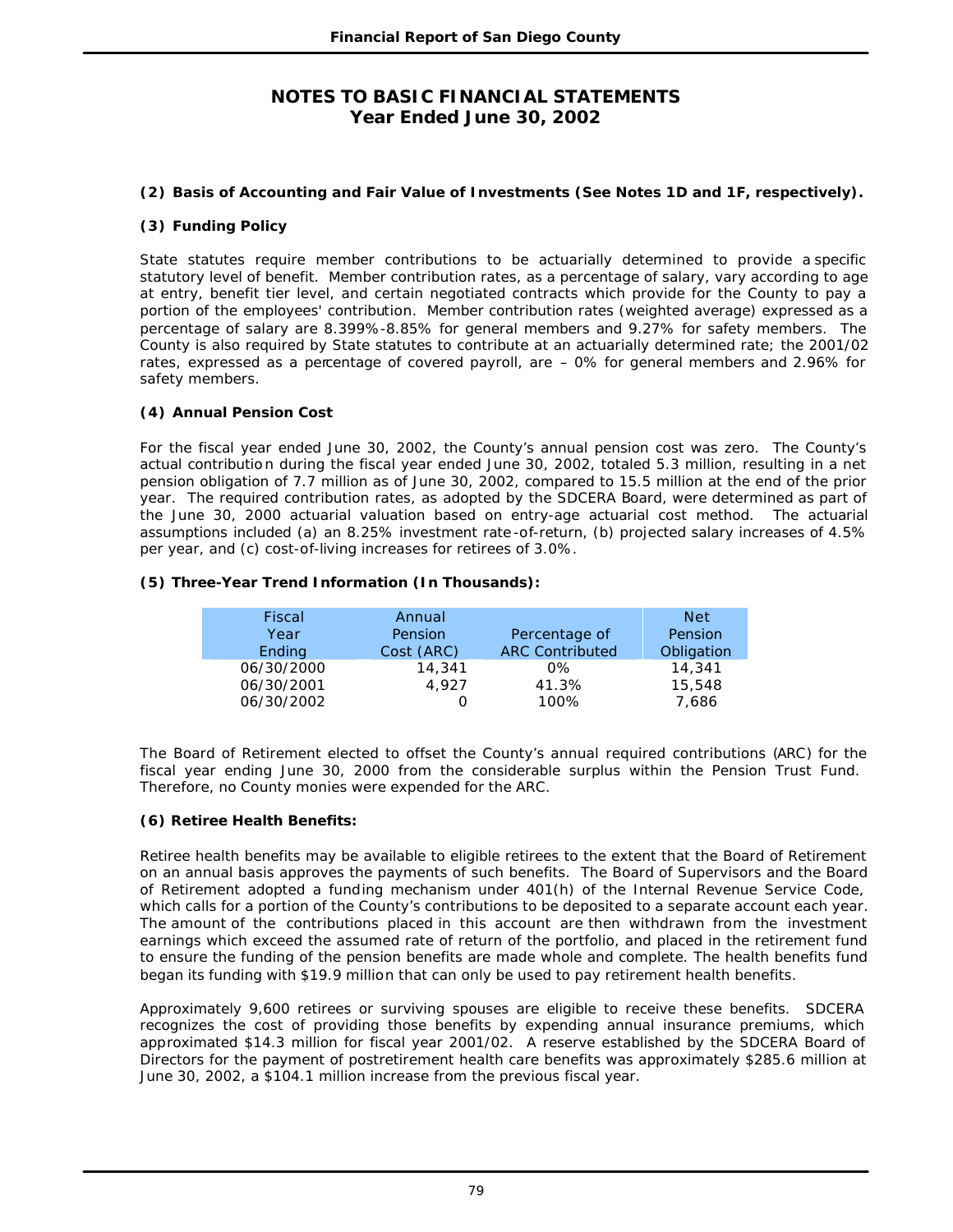### **(7) Equity and Bond Swaps and Futures Contracts**

SDCERA utilizes various financial instruments, such as, equity and bond interest rate swap agreements and stock and bond futures contracts, in order to synthetically create exposure to the equity and bond markets. These financial instruments are intended to be equivalent to the asset they are designed to emulate, and SDCERA management believes such investments offer significant advantages over the direct investment in securities, including lower transaction fees and custody costs. The SDCERA governing board of directors has adopted a policy whereby specified amounts of cash and certain securities equal the exposures resulting from these agreements.

The use of swap agreements does expose the pension trust fund to the risk of dealing with financial counter parties and their ability to meet the terms of the contracts. Forward contracts for the purchase of certain commodities are reported at fair market value in the financial statements. Obligations to purchase the commodities are not recognized until the commodities are delivered.

### **(F) New Special Revenue Funds**

During the fiscal year, the County formed one new Special Revenue Fund entitled San Diego County In House Supporting Services Authority (IHSS). The Board of Supervisors is the governing body of the authority. The mandated functions of this authority include the establishment and administration of an IHSS registry, Investigation of the qualifications and background of potential registry personnel, referral of registry personnel to IHSS recipients and the provision for training of providers and recipients. Financing is provided by the Social Services Realignment fund, federal and sta te programs. An initial budget of \$2.9 million was approved.

### **(G) Prior Year Advance**

Prior to the issuance of Revenue Bonds in 1995 by the San Diego County Redevelopment Agency, the County Airport Enterprise Fund funded the initial expenditures of the Agency's two airport projects. The Redevelopment Agency is required to reimburse the Airport Enterprise Fund, which spent approximately \$9.6 million on the projects consisting of \$3.7 million for initial expenditures and \$5.9 million for 2001. The Agency pays interest on advances, but is not responsible for payment until funds are available for this purpose. As of June 30, 2002, interest of approximately \$3.7 million has accrued on these advances.

### **(H) New Governmental Accounting Standards**

In prior years, many nonexchange dollars were collected and maintained in agency funds until such time as they reimbursed expenditures incurred in the general fund and other funds of the County. Thus, revenues were not earned when received, but when expenditures were incurred. Under GASB Statement No. 33, the accounting method changed to require most nonexchange dollars to be recognized as revenues in the general fund or other appropriate fund when received. Due to time restrictions, revenue recognition was deferred. Purpose restrictions did not affect revenue recognition,

but do require a reservation of fund balance. The County analyzed hundreds of its trust and agency funds to determine the proper revenue recognition under the new standard. Many agency funds were found to hold assets for county purposes. These funds were reclassified. The agency column now reports only assets held in an agent capacity for other governments, organizations and individuals.

In June 1999, the GASB issued Statement No. 34, "Basic Financial Statements – and Management's Discussion and Analysis – for State and Local Governments". This is a landmark statement that requires government agencies nationwide to report both on a fund basis and also on a governmentwide full accrual basis, including infrastructure assets. A comprehensive management's discussion and analysis section is also presented. In June 2001, the GASB issued Statement No. 37, "Basic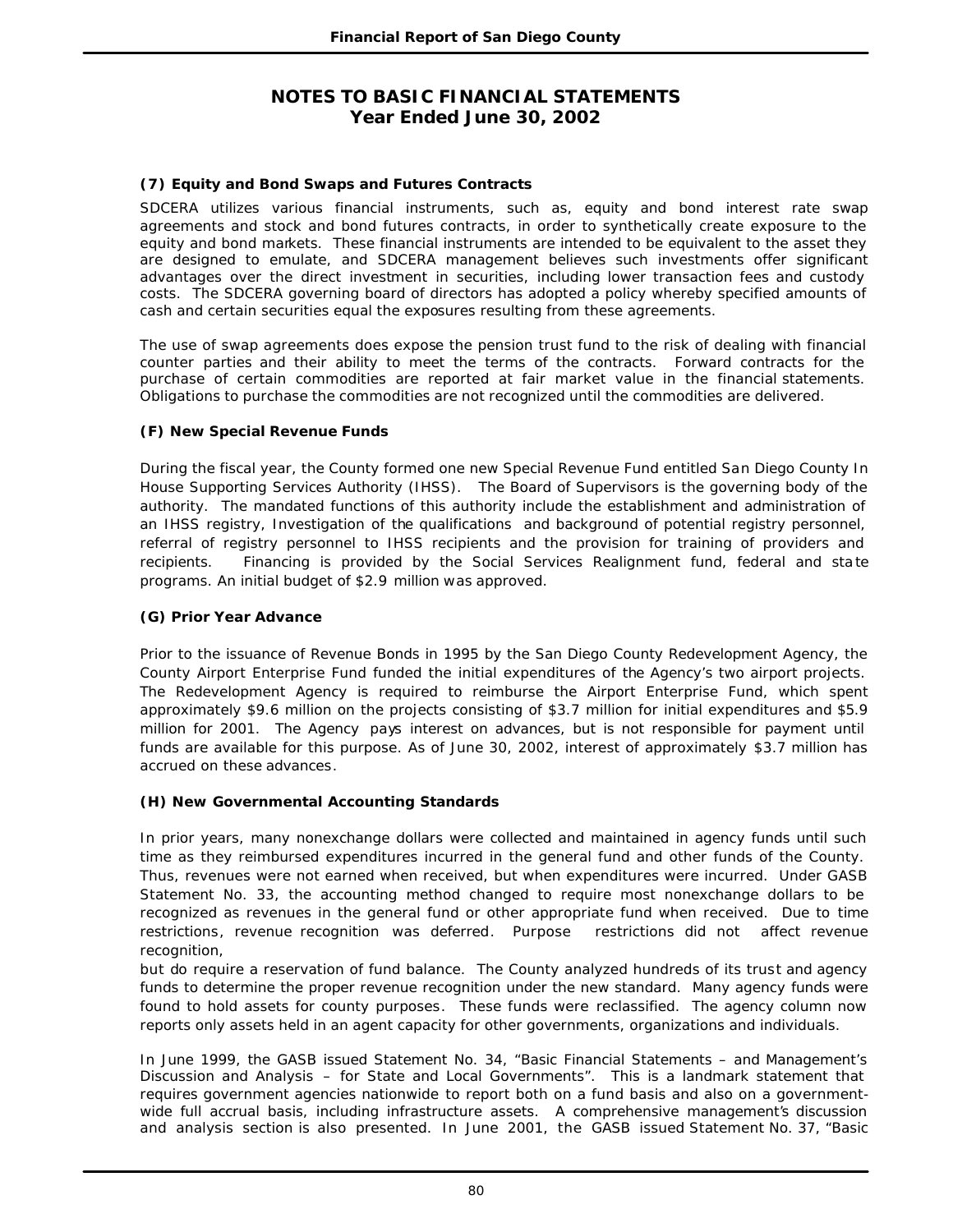Financial Statements – and Management's Discussion and Analysis – for State and Local Governments: Omnibus". This statement will help governments to better implement GASB Statement No. 34 as it clarifies and modifies certain provisions of that statement. It also provides for a more consistent application to meet changing requirements. In June 2001, the GASB also issued Statement No. 38, "Certain Financial Statement Note Disclosures". This statement will provide users with new information while eliminating some disclosures no longer needed. Some requirements addressed are revenue recognition, debt service, receivables, payables, interfund transfers and short term debt. The County has adopted the new standards in Statement Nos. 34, 37 and 38 for the current year.

The adoption of GASB No. 34 has resulted in a restatement of fund balances as follows:

|                                                                                      | Governmental<br><b>Activities</b> |
|--------------------------------------------------------------------------------------|-----------------------------------|
| Net assets:                                                                          |                                   |
| Fund balances at June 30, 2001 as previously reported                                |                                   |
| governmental fund types:                                                             |                                   |
| General                                                                              | \$<br>618,284                     |
| Special revenue                                                                      | 444,459                           |
| Debt Service                                                                         | 38,500                            |
| Capital projects                                                                     | 22,535                            |
| Total fund balances at June 30, 2001, as                                             |                                   |
| previously reported                                                                  | 1,123,778                         |
| Discretely presented component unit previously reported as a<br>special revenue fund | (111, 814)                        |
| GASB Statement No. 34 adjustments:                                                   |                                   |
| Addition of:                                                                         |                                   |
| Beginning residual balances from internal activities                                 |                                   |
| accounted for as internal service funds                                              | 85,878                            |
| Net capital assets                                                                   | 2,552,280                         |
| Long term liabilities                                                                | (1,039,451)                       |
| Net bond discount                                                                    | 4,202                             |
| Interest on long term debt                                                           | (14, 190)                         |
| Pension Benefit Obligation                                                           | (15, 548)                         |
| Adjustment for deferred revenue                                                      | 18,549                            |
| Net assets as of July 1, 2001                                                        | \$2,603,684                       |

### **(I) Securitization of Tobacco Settlement Revenues**

The Tobacco Securitization Authority of Southern California (the "Authority") issued \$446,860 in aggregate principal amount of Tobacco Settlement Asset-Backed Bonds in January of 2002 (the "Bonds"), in order to fund the Authority's loan to San Diego Tobacco Asset Securitization Corporation, a California non-profit public benefit corporation (the "Borrower") pursuant to a loan agreement between the Authority and the Borrower. The Borrower in turn used the net proceeds of the financing, in the amount of \$411 million, to pay to the County, in return for the County's transfer to the Corporation of all of the County's right, title and interest in and to and under a Master Settlement Agreement (the "MSA"), as agreed to by the State and participating jurisdiction, and a Memorandum of Understanding (the "MOU") and a supplemental agreement (the "ARIMOU") among the State of California, all California counties and four California cities, including the right of the County to receive Tobacco Settlement Payments. The MSA was entered into in November 1998, among the Attorney Generals of 46 states, the District of Columbia, The Commonwealth of Puerto Rico, Guam, U.S. Virgin Islands, American Samoa and the Commonwealth of Northern Mariana Islands and collectively, the "Settling States" and the four largest tobacco manufacturers. Under the terms of the MSA, the settling tobacco companies agreed, among other things, to make periodic payments in perpetuity